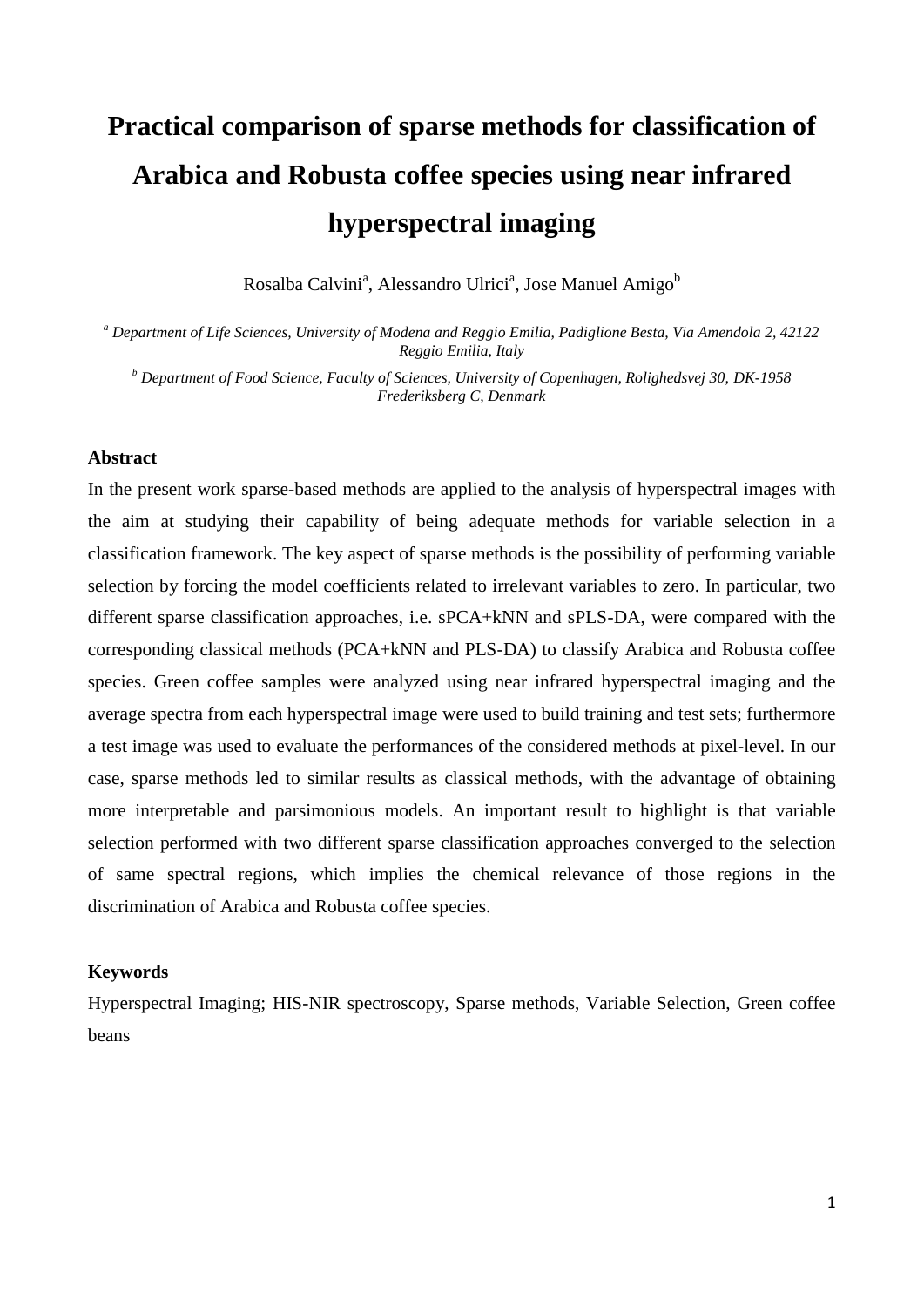## **1.INTRODUCTION**

Hyperspectral imaging (HSI) combines classical spectroscopic systems with imaging devices in order to obtain both spectral and spatial information from a sample. The resulting hyperspectral images are three dimensional data arrays, often referred to as datacubes, where each pixel contains one spectrum [1]. Each hyperspectral image can be formed by thousands to millions of spectra, and each spectrum can be composed by more than 100 wavelengths. Consequently, when dealing with such a big amount of data a multivariate approach is necessary in order to extract the relevant information contained in the datacube. For this purpose, classical multivariate data analysis techniques have been adapted to the elaboration of hyperspectral images showing great potential and benefit for extracting the desired information [2, 3].

The large amount of data contained in the datacube represents at the same time both an advantage and a drawback of HSI. On one hand, the large amount of pixels contained in each image allows a detailed representation of the analyzed sample; on the other hand, it is necessary to face data handling issues such as storage problems and long computational times [4].

Therefore, data reduction is frequently needed in order to preserve only the useful information contained in high-dimensional data [5, 6]. When dealing with many images, the most common way to perform data reduction consists of extracting the average spectra form each image or from userdefined Regions of Interest (ROI), to be used for further analysis on the whole dataset. In this manner, data reduction is performed in the  $\{x, y\}$  spatial dimensions, without affecting the spectral dimension,  $\lambda$ .

Alternatively, the spectral dimension can be reduced by selecting only the informative wavelengths, without loss of relevant features. As in the case of point-wise NIR spectroscopy, the identification of the spectral variables that provide useful information (and the resulting elimination of the signal regions containing noise and information not pertinent to the problem at hand) can lead to better results in classification or calibration issues, and simplifies the chemical interpretation of the results. Moreover, in the specific case of hyperspectral imaging, the selection of spectral variables is essential for the identification of key wavelengths in the development of multispectral imagining systems for on-line applications or for portable devices.

In some situations variable selection can be simply based on a deep knowledge of the spectroscopic properties of a sample, but the use of appropriate algorithms based on multivariate statistics generally leads to better results [7].

To this aim, many variable selection techniques have been proposed in the literature, such as interval-Partial Least Squares (iPLS) [8-10], Genetic Algorithms (GA) [11], and Wavelet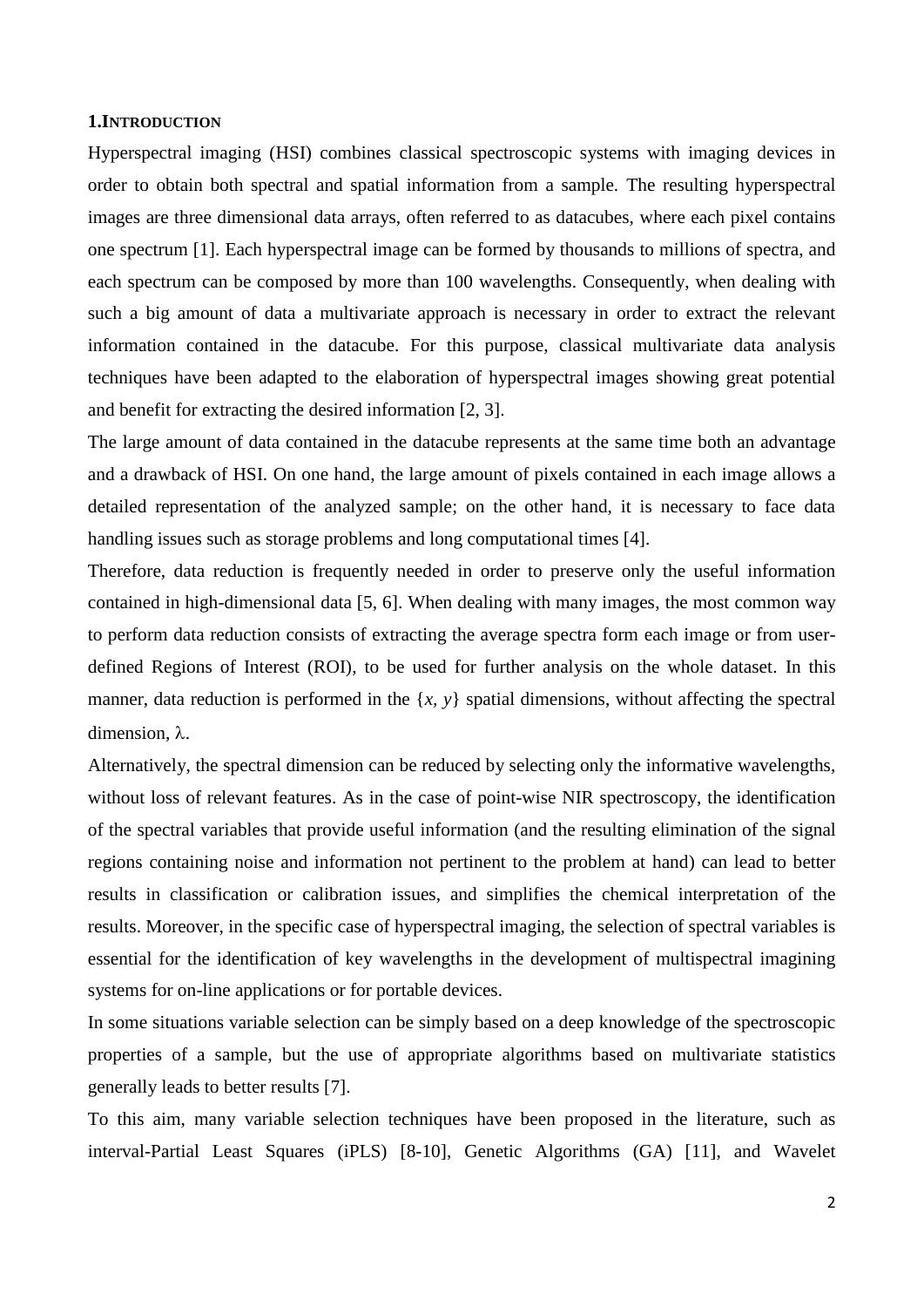Transform (WT) [12, 13], which work in different manners and are suitable for different applications.

Though very effective, these methods often require long computational times and the optimization of many parameters or, as in the case of iPLS, the selected regions strongly depend upon the defined interval size. Sparse methods have been developed in order to face problems concerning calibration or classification of high-dimensional data, mostly in the field of bioinformatics where the variables usually consist of thousands of genes. Sparse methods have been widely applied also in statistic learning [14], analysis of biological data [15], metabolomics [16] and genomics [17]. Some applications of sparse methods to spectroscopic data in the field of food analysis and control are also available in the literature, for example concerning food-borne bacterial species [18], white wines discrimination [19] or virgin olive oil adulteration [20].

Generally, the term *sparse* refers to a matrix in which most of the elements are equal to zero. In the case of sparse methods the term sparse refers to the estimated parameter vector of a model, e.g. a regression vector, which is forced to contain many zeros. The main idea of sparse methods is to reduce the influence of the noise contained in irrelevant variables by forcing the model coefficients related to those variables to be equal to zero, consequently performing variable selection. Classical methods, like e.g. PCA or PLS, usually do not set the contribution of uninformative variables to zero, but only to a small absolute value. Therefore, if many variables have small contributions, their global influence could be considerable and lower the predictive ability of the model [21].

In general, sparsity is achieved by adding a penalty term to a given objective function in order to induce some model coefficients to be equal to zero. The level of sparsity to induce in the model is a user-defined parameter that needs to be optimized, for example by minimizing the cross validation error in a similar manner as for selection of number of components. Therefore, sparse methods require two parameters to be tuned, but once the optimal sparsity and dimensionality of the model is optimized , they allow performing classification (or regression) and variable selection at the same time.

Several sparse versions of classical methods have been developed for data exploration, regression and classification problems. Principal Component Analysis (PCA) is the most used chemometric tool for data exploration. This has originated several sparse variants of PCA (sPCA), where sparsity is induced both on the score and loading vectors [22-24], or only on the loading vectors [25-27]. For regression purposes, sparse versions of Partial Least Squares (sPLS) have been proposed by Chun and Keles, which make use of the elastic net approach [28], and by Lê Cao et al., whose method is instead based on the Lasso penalty [29]. Lê Cao et al. also proposed an extension of their sPLS for a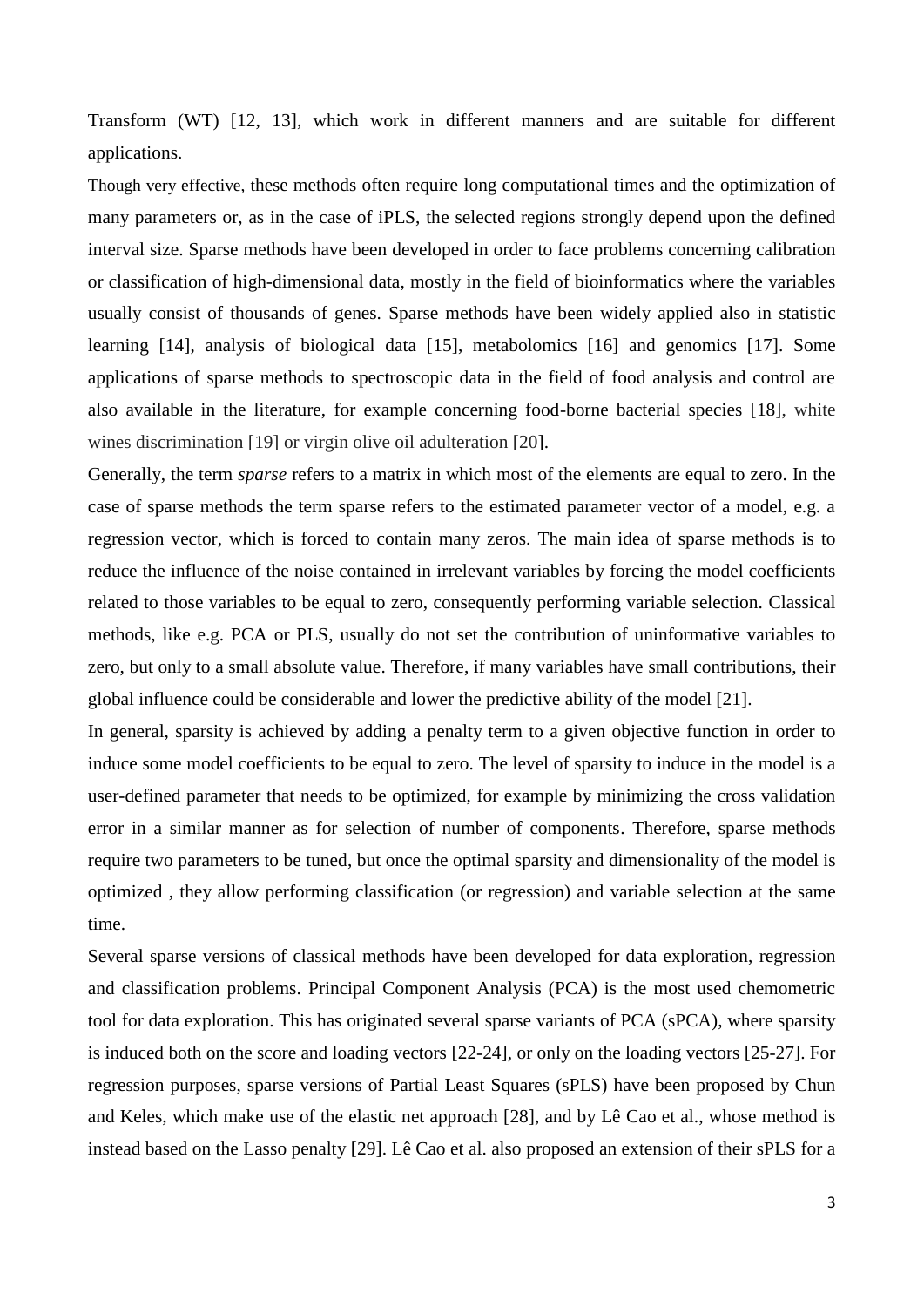sparse version of Partial Least Squares Discriminant Analysis (sPLS-DA) [30], while Clemmensen et al. proposed a sparse version of Linear Discriminant Analysis [31].

Moreover, in the literature some research studies are reported where sparse methods are compared with other variable selection methods [18, 32] demonstrating the potential of sparse methods as a stable variable selection strategy.

In this context, the aim of the present work is to show a practical application of sparse methods such as sPCA-kNN [33] and sPLS-DA [30], which have been also compared with the corresponding non-sparse methods (PCA+kNN and PLS-DA) in terms of classification performances and model interpretability. In particular, sparse methods were applied in order to perform spectral variable selection on NIR hyperspectral images, with the aim of differentiating Arabica and Robusta green coffee beans. Arabica (*Coffea arabica*) and Robusta (*Coffea canephora*) coffee are the two main species used for the preparation of commercial coffee beverages, both alone or in blends. Due to its better taste and aroma, Arabica coffee is of higher quality than Robusta coffee, but it is more difficult to grow, even in function of its lower resistance to plant diseases, and therefore it is more expensive [34].

Classical point-wise NIR spectroscopy has been widely used to discriminate Arabica and Robusta species, both on green coffee [35, 36] and roasted coffee [37, 38]. Moreover some research works have been also reported where hyperspectral imaging is used to characterize these coffee species [39, 40]. For these reasons, in the present work green coffee samples were analyzed with NIR-HSI and the hyperspectral images were elaborated in order to test the ability of two different sparse classification methods, i.e., sparse PCA coupled with k-Nearest-Neighbors (sPCA+kNN) and sparse PLS-DA (sPLS-DA), to discriminate Arabica and Robusta coffee. Both these sparse classification methods allowed to perform classification and variable selection at the same time, leading to the identification of the informative NIR regions involved in the discrimination. The performances of the two sparse methods and their corresponding classical (non-sparse) counterparts (PCA+kNN and PLS-DA) were compared.

#### **2. THEORY**

#### **2.1 Classical methods**

As a first, very simple approach to discriminate between the average spectra obtained from the hyperspectral images acquired on Arabica and Robusta coffee samples, Principal Component Analysis (PCA) [41] was used in conjunction with k-Nearest-Neighbors (kNN) [42]. In PCA+kNN, firstly a PCA model is computed on the average spectra matrix and then the PCA scores are used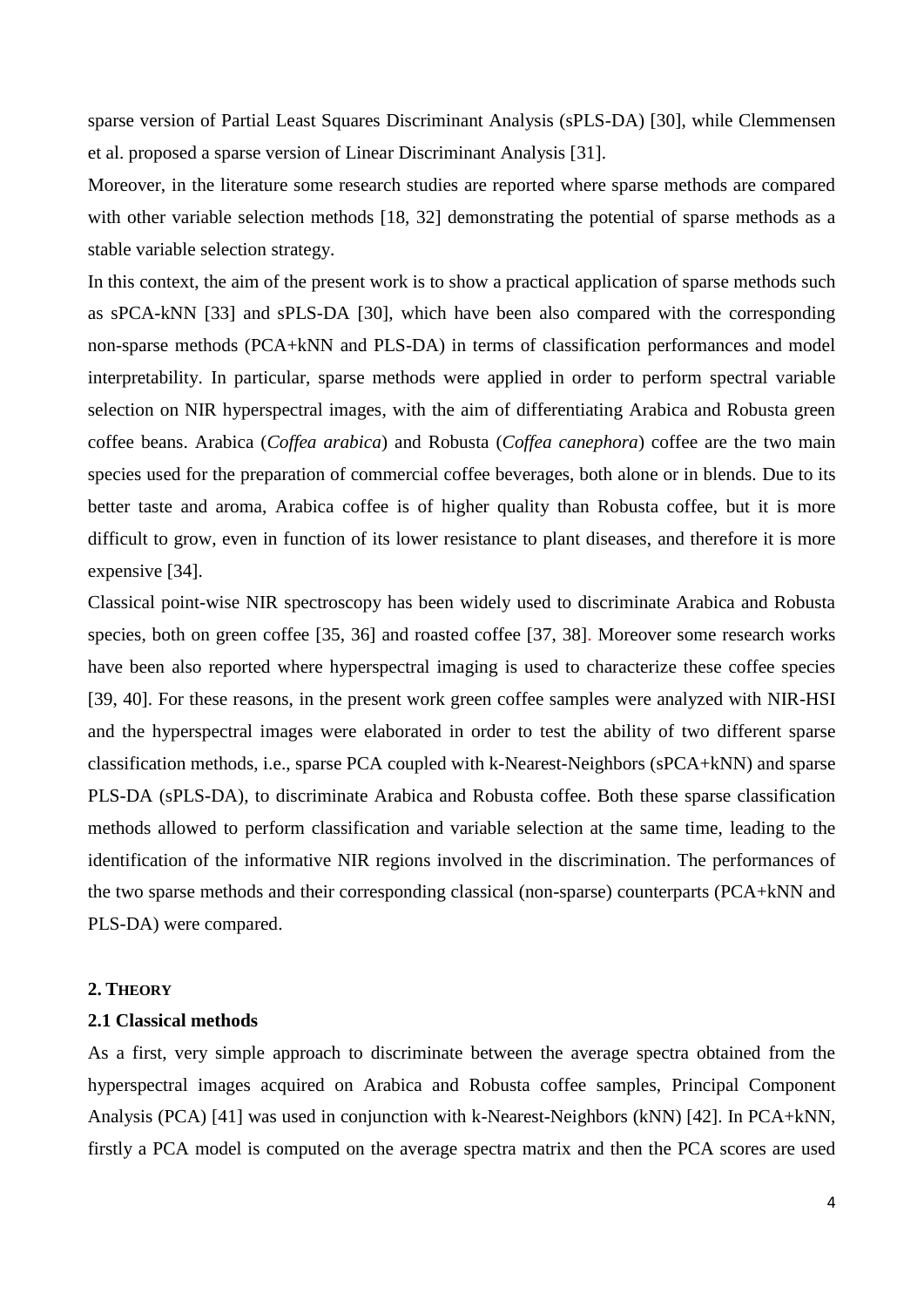for kNN classification. In this manner, a data compression technique is coupled with a simple and robust classification tool. The number *k* of nearest neighbors to consider in kNN classification and the number of principal components are user-defined parameters.

Moreover, also Partial Least Squares Discriminant Analysis (PLS-DA) [44] was considered as an alternative classification method, since it is a fast linear method often leading to optimal performances. In this case, the proper number of latent variables of the model has to be selected for example by maximizing the classification efficiency in cross validation.

## **2.2 Sparse methods**

Sparse methods are extensions of classical methods in which the parameter vectors of a model are forced to contain many zeros by adding a penalty term to the objective function of the considered method [21]. The algorithms used in this work for sPCA and sPLS-DA apply the Least absolute shrinkage and selection operator (Lasso) approach [45] to induce sparsity on the model coefficients. In the following sections only a brief description of sPCA and of sPLS-DA algorithms is given; for a more detailed explanation the reader is referred to [33] and [30].

#### *2.2.1 sPCA + kNN*

Sparse Principal Component Analysis (sPCA) is a PCA-based model in which sparsity is induced on the model parameters: scores, loadings or both of them. Several algorithms were proposed to calculate sPCA models where sparsity is induced on the loadings; the one used in this work is Alternating Shrunken Least Squares (ASLS) [33].

The ASLS algorithm, for a fixed number of components *A*, estimates a sparse PCA solution of the following objective function:

$$
\arg\min_{T,P} (\|X - TP^T\|_F^2) \tag{1}
$$

subject to

$$
||\mathbf{p}_i||_1^1 \le c \text{ and } ||\mathbf{p}_i||_2^2 = 1 \ (1 \le i \le A)
$$
 (2)

where  $\prod_{i=1}^{n}$  is the squared Frobenius norm of the matrix (sum of squared elements), *T* is the scores matrix,  $p_i$  are the columns of the normalized loadings matrix  $P$  for the  $i<sup>th</sup>$  component, and  $c$  is the  $L_1$ norm constraint on each loading vector. Therefore, the L<sub>1</sub> norm constraint  $(||p_i||_1^1 \le c)$  applied on each normalized ( $||\mathbf{p}_i||_2^2 = 1$ ) loading vector gives a sPCA model with sparse loadings.

The value of the scalar *c* (from here onwards referred to as sparsity constraint) controls the sparsity level of the model: the lower is *c* the higher is the sparsity induced on the loadings. In particular, the sparsity constraint may range between 1 (which corresponds to only one active variable for each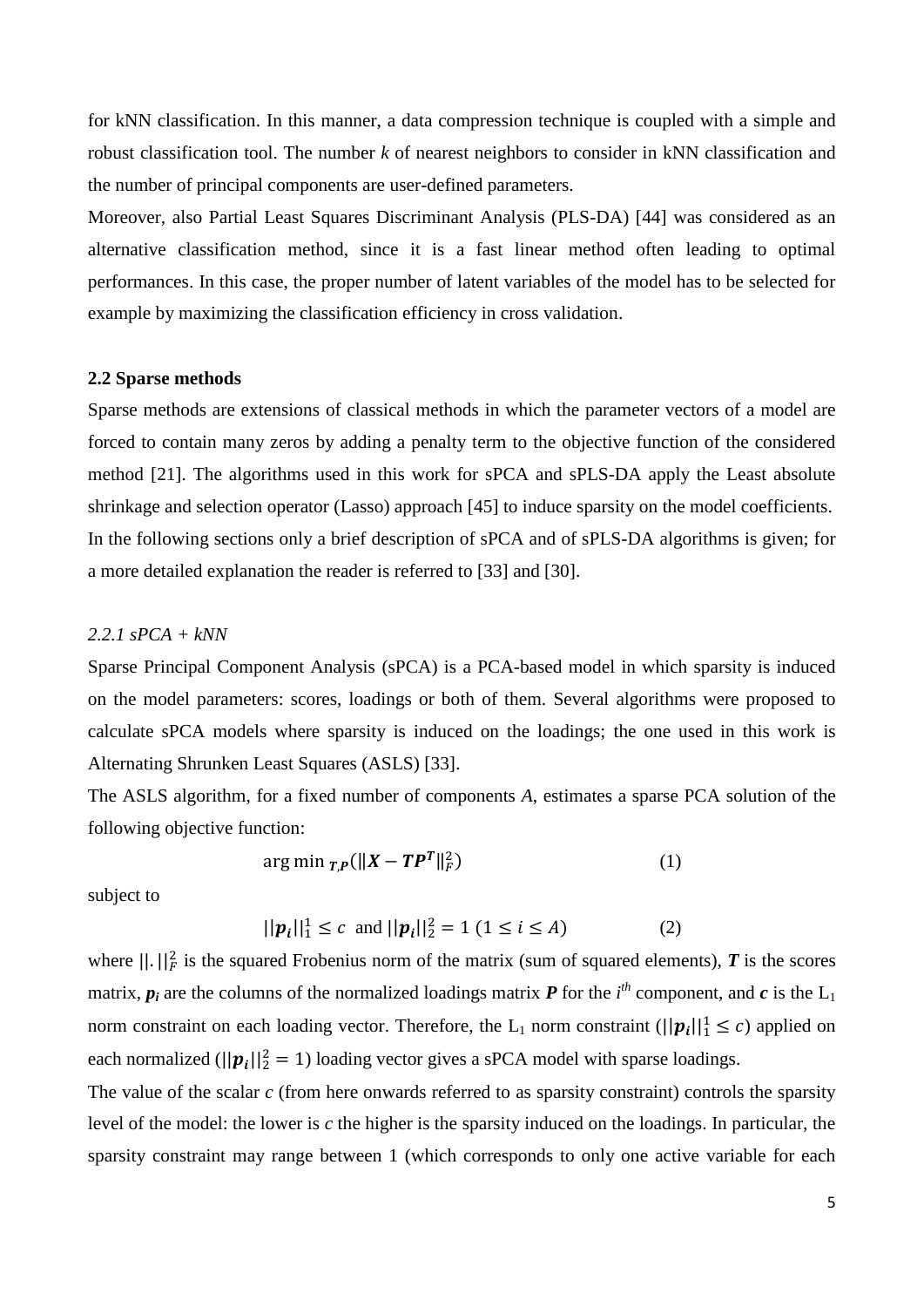component) and the square root of the number of variables; if *c* is equal to the square root of the number of variables, which is the maximum allowed value, the loading values converge to those obtained with PCA. However, in practice convergence to non-sparse models can be reached with sparsity constraint values lower than the square root of the number of variables, depending on the nature of the analyzed dataset. The ASLS algorithm calculates simultaneously all the components by iterating between scores and loadings until convergence in a way that the  $L_1$  norm constraint is fulfilled for each component.

Unlike PCA, in sPCA the loading vectors are not orthogonal and the sparse principal component (sPC) directions change according to the number of sPCs used to calculate the model. Since all the sPCs are estimated simultaneously, sPCA may give different loading vectors with different nonzero variables according to the number of components used to build the model, even for the same value of the sparsity constraint (*see* section 4.1).Therefore, it is evident that in sPCA the choice of the proper combination of the tuning parameters, i.e., number of sPCs and sparsity constraint, is a crucial point in model construction in order to have an efficient and robust model.

Since sPCA is an unsupervised technique, it is necessary to couple it with a classifier (e.g. kNN) in order to obtain an estimate of the classification performance which can be used to tune the model parameters. In general, the choice of the optimal sparse parameters should be addressed to the best compromise between sparsity (i.e. as less variables as possible) and model performance (i.e. high efficiency), in order to keep the lowest possible the number of useful spectral variables that lead to stable models with satisfactory classification results.

## *2.2.2 sPLS-DA*

The algorithm used to perform Sparse Partial Least Squares Discriminant Analysis (sPLS-DA) [30] is an extension of Sparse Partial Least Squares regression (sPLS) [29] applied to classification problems. Similarly to PLS-DA, sPLS-DA is based on the use of PLS regression for discriminant purposes, but a Lasso penalty is added to the model parameters in order to constrain some coefficients to be equal to zero.

In particular, the sPLS algorithm used in this work is based on the PLS-SVD approach [47]. Given a descriptor matrix *X* with size  $\{n, m\}$  and a response matrix *Y* with size  $\{n, q\}$ , the PLS-SVD approach is based on SVD decomposition of the cross product  $M = X^T Y$ , as follows:

$$
M = U \Delta V^T \tag{3}
$$

where the column vectors of *U* and *V* correspond to the PLS loadings vectors of *X* and *Y*, respectively. In the same manner as PLS-DA, *Y* is a dummy matrix containing the binary class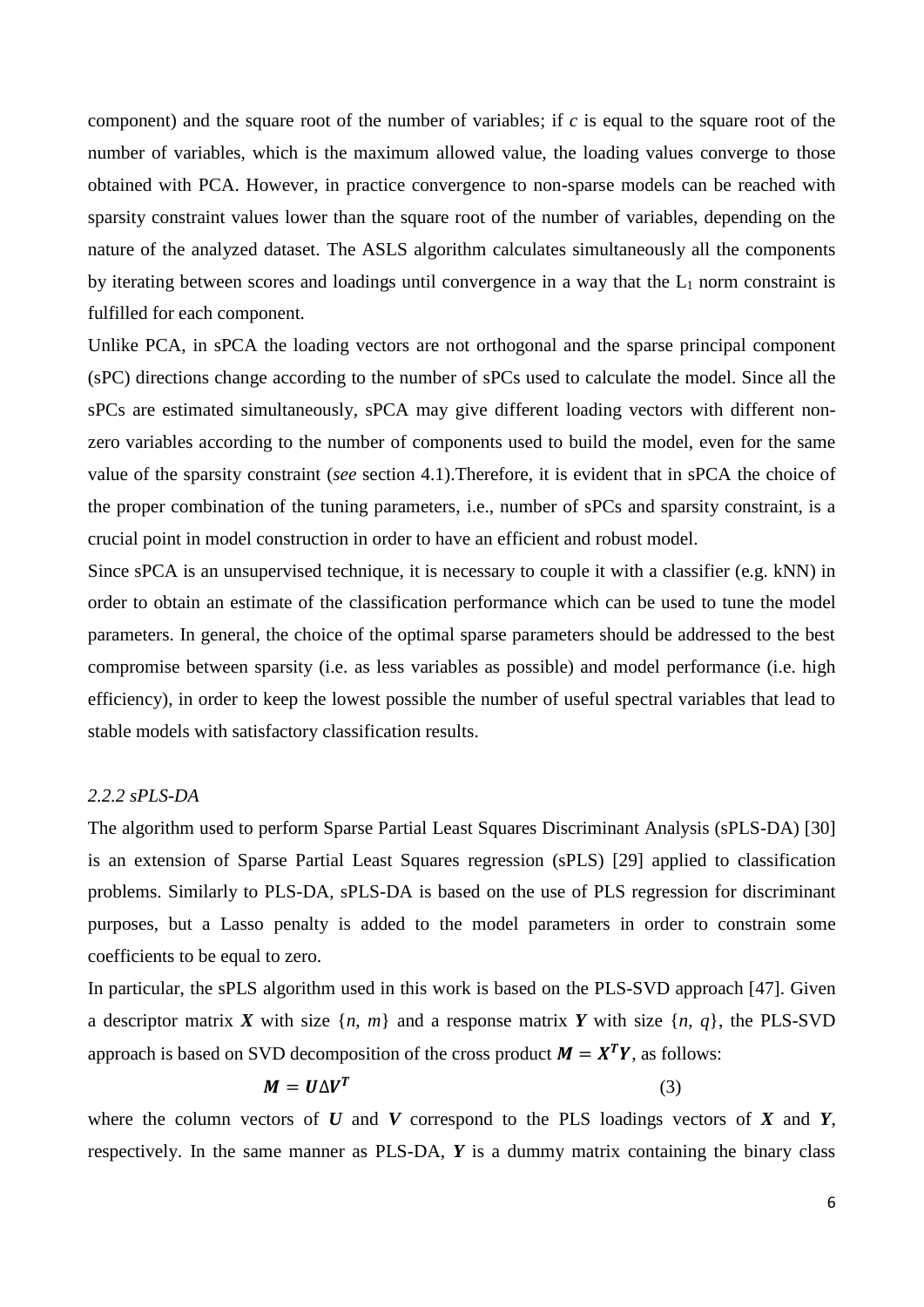vectors. The cross product  $M$  is calculated as expressed in Equation 3 only for the first latent variable  $(h=1)$ ; for the subsequent components  $(h=2, \ldots, H)$  the cross product is calculated on the previously deflated *Xh-1* and *Yh-1* matrices. Indeed the algorithm, in an iterative way, minimizes the squared residuals between the current cross product and the estimated loading vectors and, moreover, adds the Lasso penalty to the **X** loading vector  $u_h$ ; subsequently  $X_h$  and  $Y_h$  are calculated by a deflation step from matrices  $X_{h-1}$  and  $Y_{h-1}$ . Therefore, the first couple of singular vectors  $u_h$  and  $v_h$  (where either  $||u_h||_2^2 = 1$  or  $||v_h||_2^2 = 1$ ) are the initial estimate of the iterative algorithm which solves the following optimization problem:

$$
\arg\min u_{h,v_h}\left(\left\|\boldsymbol{M}_h - \boldsymbol{u}_h\boldsymbol{v}_h^T\right\|_F^2 + \lambda \|\boldsymbol{u}_h\|_1^1\right) \tag{4}
$$

where  $||.||_F^2$  is the squared Frobenius norm of the matrix (sum of squared elements), and  $\lambda$  is a penalty parameter which applies the Lasso componentwise on the loading vectors. Sparsity is induced on the PLS loadings, and consequently on the regression coefficients used to predict unknown samples, therefore thanks to the sPLS-DA approach it is possible to perform both classification and variable selection in one step, by forcing to zero the coefficients of noisy or uninformative variables.

Conversely to sPCA, in sPLS-DA the sparse latent variables are orthogonal to each other, and their directions do not depend upon the number of components used to calculate the model, due to the deflation step performed before calculating each component.

As in sPCA, there are two parameters to tune in sPLS-DA: the number of sparse latent variables (sLVs) and the penalty term  $\lambda$ . Since the sparsity induced on the model is related to the value of  $\lambda$ , for practical reasons the algorithm has been implemented by the authors in a way to define directly the number of variables to select for each sLV, rather than *λ* [30].

## **3. MATERIALS AND METHODS**

#### **3.1 Coffee samples**

Samples of green coffee beans of Arabica and Robusta species were provided by a local coffee roasting company. Thirty three green coffee batches were considered in this study, coming from different geographical areas and subjected to different processing methods to separate the seed form the fruit. Despite the different sources of variability in the samples, we focused on the discrimination between Arabica and Robusta coffee species, regardless of processing method or geographical origin.

On the whole, 33 samples were collected in the industrial plant during a period of 6 months: 18 samples of Robusta and 15 samples of Arabica. Each sample consisted of about 500 g of beans that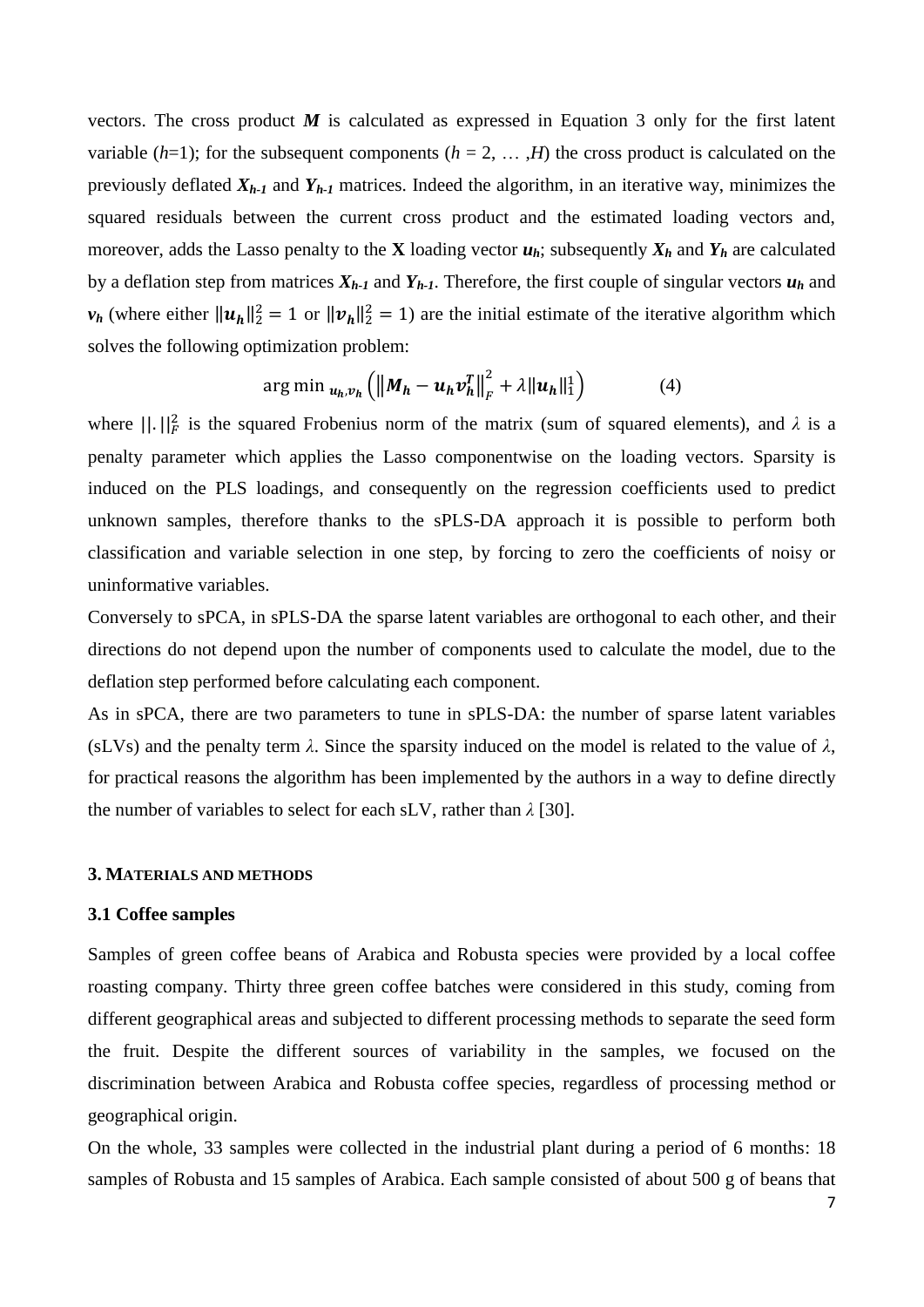were sampled in order to be as representative as possible of the corresponding batch, and were stored in a sealed package until the day of analysis. From each sample, three aliquots of 70 g of randomly selected beans were kept, and two images were acquired, changing the arrangement of the beans between the two images. This procedure was repeated in a different day to check the day-today variability. All the samples were acquired in random order and the packages were sealed again and stored at room temperature between the different acquisition days. Therefore, for each sample 12 hyperspectral images (= 2 measurement sessions  $\times$  3 aliquots  $\times$  2 repeated acquisitions) were obtained, leading to a dataset composed by 396 hyperspectral images (33 samples  $\times$  12 images).

## **3.2 Image acquisition**

The hyperspectral images were acquired using a desktop NIR Spectral Scanner (DV Optic), using a reflectance imaging based spectrometer Specim N17E, coupled to a Xenics XEVA 2608 camera  $(320 \times 256$  pixels) and working in the 955-1700 nm spectral range with a spectral resolution of 5 nm. All the images were acquired using as background a black silicon carbide sandpaper sheet, which is characterized by a very low and constant reflectance spectrum [47]. Moreover, a 99% reflectance standard and two ceramic tiles with two different grayscale tones and intermediate reflectance values were included in the images.

The raw data were converted into reflectance values using an instrumental calibration based on the high reflectance standard reference and on dark current [48]. Furthermore, in order to reduce the variability among images over time, an additional internal calibration was performed [49], based on the average reflectance values of the reflectance standard, of the two ceramic tiles and of the black silicon carbide sandpaper.

Then, before further analysis, from each image the pixels related to the black sandpaper background were removed using a thresholding procedure. To this aim, based on the preliminary evaluation of some sample images, the most discriminant wavelength was identified by maximizing the Fisher ratio between background spectra and sample spectra. In this manner, at 1050 nm, all the pixels below the threshold value of 0.1 reflectance units were identified as background and removed.

#### **3.3 Data analysis**

After background removal, from each image the average spectra were calculated obtaining a dataset consisting of 396 spectra (33 samples  $\times$  12 images for each sample) and 150 variables. The acquired samples were then split into 24 training samples (288 spectra) including 11 Arabica and 13 Robusta coffee samples, and 9 test samples (108 spectra) including 4 Arabica and 5 Robusta coffee samples.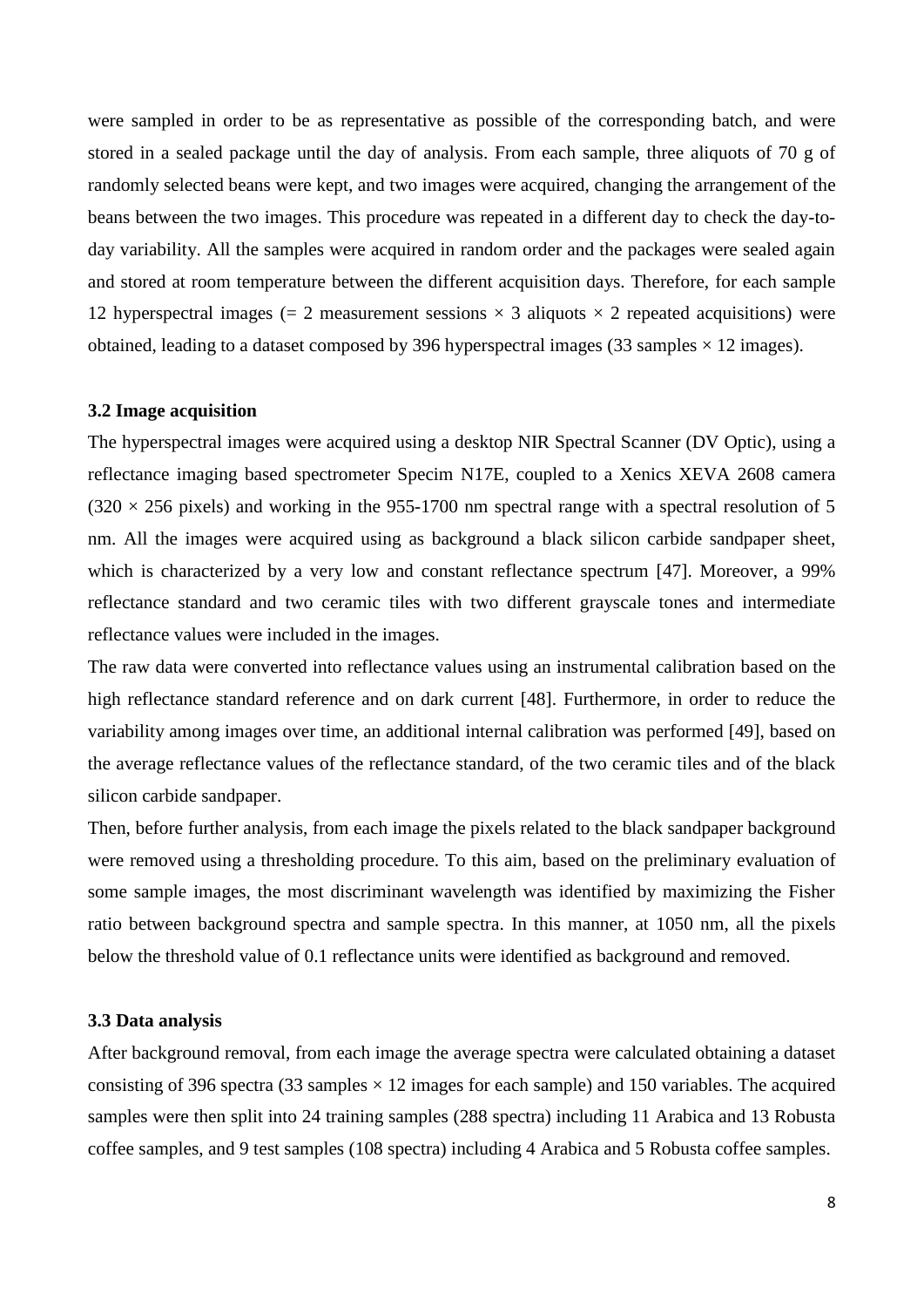The considered classification methods require to tune the model parameters such as number of components (PCs or LVs) and , in addition, the degree of sparsity for sPCA+kNN and sPLS-DA.

In the present work, different sPCA and sPLS-DA models were constructed on a training set considering different combinations between sparsity (referred as sparsity constraint for sPCA+kNN and number of selected variables on each component for sPLS-DA) and number of components.

For PCA+kNN, and in particular for sPCA+kNN cross validation could be computationally too intensive to tune the model parameters. In fact, for each tested model and for each deletion group, it is necessary to recalculate the distances between objects in the PCs space. Therefore, to overcome this problem, the optimal dimensionality of the PCA model was defined using a monitoring set, i.e. a fixed subset of objects left out from the training set. In this manner the training set was further split into a smaller training set of 17 samples (8 Arabica and 9 Robusta, 204 spectra) and in a monitoring set of 7 samples (3 Arabica and 4 Robusta, 84 spectra). The selection of the monitoring set was done by randomly selecting a given number of coffee samples of both classes, and taking care to include the average spectra of all the replicated and repeated images of each selected coffee sample.

Conversely, in the case of PLS-DA and sPLS-DA, the proper number of latent variables and, for sPLS-DA, the number of variables to select on each sLV, was optimized considering the efficiency of the corresponding classification model calculated on the initial training set. In particular, contiguous blocks cross-validation was performed using 4 deletion groups, each one containing the average spectra of all the replicated and repeated images of 6 samples.

Moreover, in order to visually evaluate the classification performances at the pixel level for both non-sparse and sparse models, one image of Arabica coffee and one of Robusta coffee taken from the test samples were merged together in order to create a test image. In this manner, since the test image is made of two images, one for each class, it was possible to know the class belonging of the single coffee beans and thus to obtain a quantitative evaluation of the predictive ability of the models.

Before calculating the classification models, the spectra were preprocessed using Standard Normal Variate followed by first derivative and mean center.

The classification performances were defined using efficiency (*EFF*), which is the geometric mean between sensitivity (*SENS*) and specificity (*SPEC*), i.e.:

$$
EFF = \sqrt{SENS \times SPEC}
$$
 (5)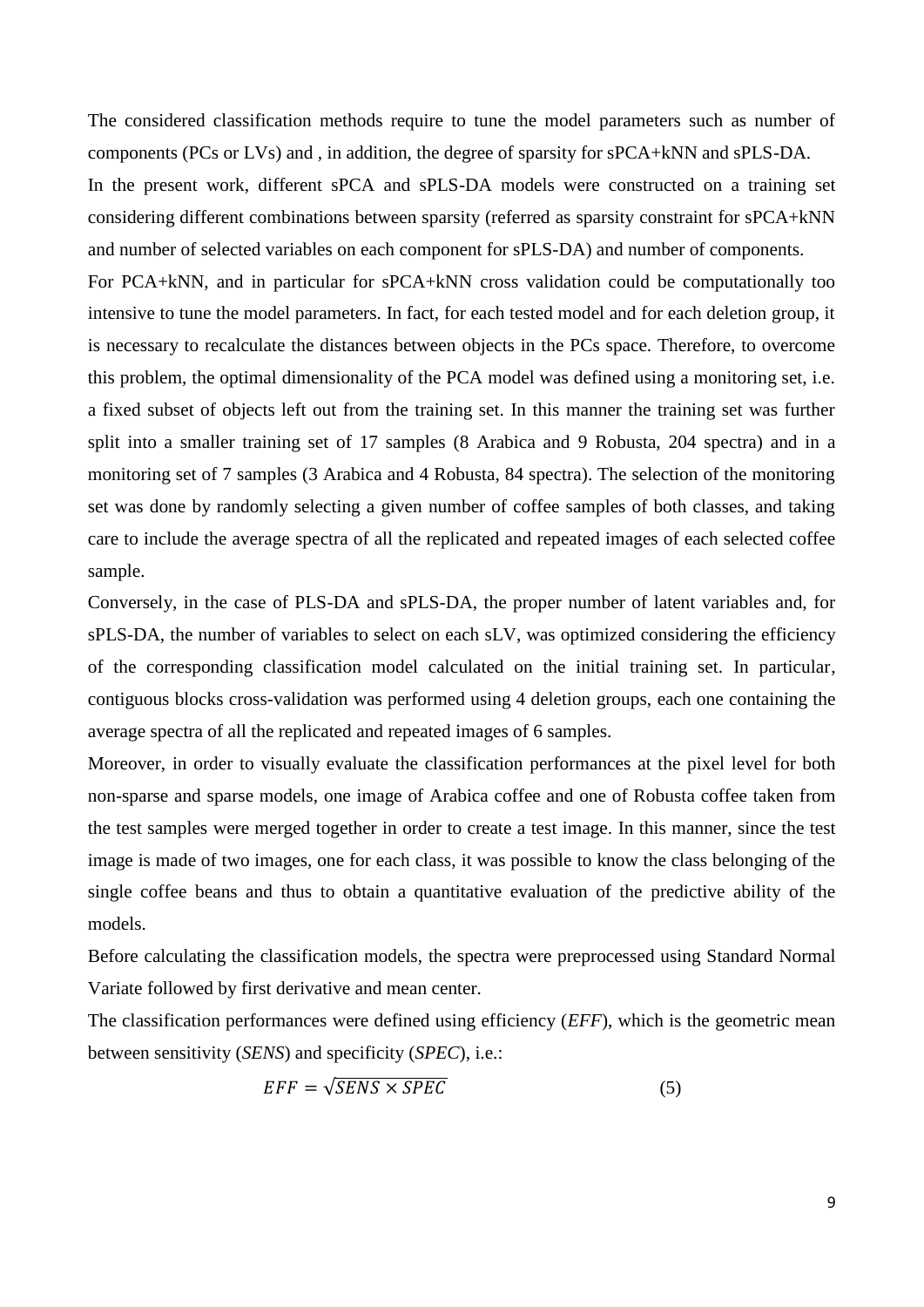where sensitivity is the percentage of objects of each class accepted by the class model and specificity is the percentage of objects of the other classes correctly rejected by the class model [43].

Data analysis was performed using PLS Toolbox (v. 7.5, Eigenvector Research Inc., USA) for PCA+kNN and PLS-DA; while sPCA+kNN and sPLS-DA were computed with *ad-hoc* routines written in Matlab language (ver. 7.12, The Mathworks Inc., USA) (For sPCA+KNN routine, visit http://models.life.ku.dk/sparsity. sPLS-DA routine was kindly provided by Dr. Ewa Szymanska. Further details are provided in reference [50]). The data were analysed using a personal computer running with Windows 8.1-64 bit and equipped with an Intel Core® i7-3632QM CPU @ 2.20GHz processor and 6.00 GB RAM.

### **4. RESULTS AND DISCUSSION**

In order to compare both the sparse methods with the corresponding classical methods and all the four classification methods altogether, the following sections are organized as follows: sections 4.1 and 4.2 report the comparison of PCA+kNN with sPCA+kNN and of PLS-DA with sPLS-DA, respectively. Each one of these two sections first reports the discussion about the choice of the proper model parameters and the results obtained with the selected models, evaluated at the imagelevel using the average image spectra; the sparse and not-sparse models are then compared each other based on the relevant spectral features (loadings for PCA+kNN and sPCA+kNN in section 4.1 and loadings for PLS-DA and sPLS-DA in section 4.2), and finally the models are compared at the pixel-level by means of the test image. In the last section (4.3), sparse and not-sparse PCA-based models are compared with the corresponding PLS-DA-based ones, both at the image-level (results on the average image spectra) and at the pixel-level (prediction of the test image); sPCA+kNN and sPLS-DA are then compared each other in terms of selected spectral regions. Finally, the different classification methods are also evaluated in terms of computation time.

## **4.1. PCA+kNN and sPCA+kNN**

Different sPCA models were calculated in order to evaluate the influence of both the sparsity constraint values and of the number of principal components on the number of selected variables and on the kNN classification efficiency (evaluated on the monitoring set samples). In particular, all the combinations from 2 to 5 sPCs with sparsity constraint values ranging from 1 to 12 with step equal to 0.25 were tested, for a total of 180 models. The maximum value considered for the sparsity constraint, *c*, was set equal to 12, since this value is approximately equal to the square root of the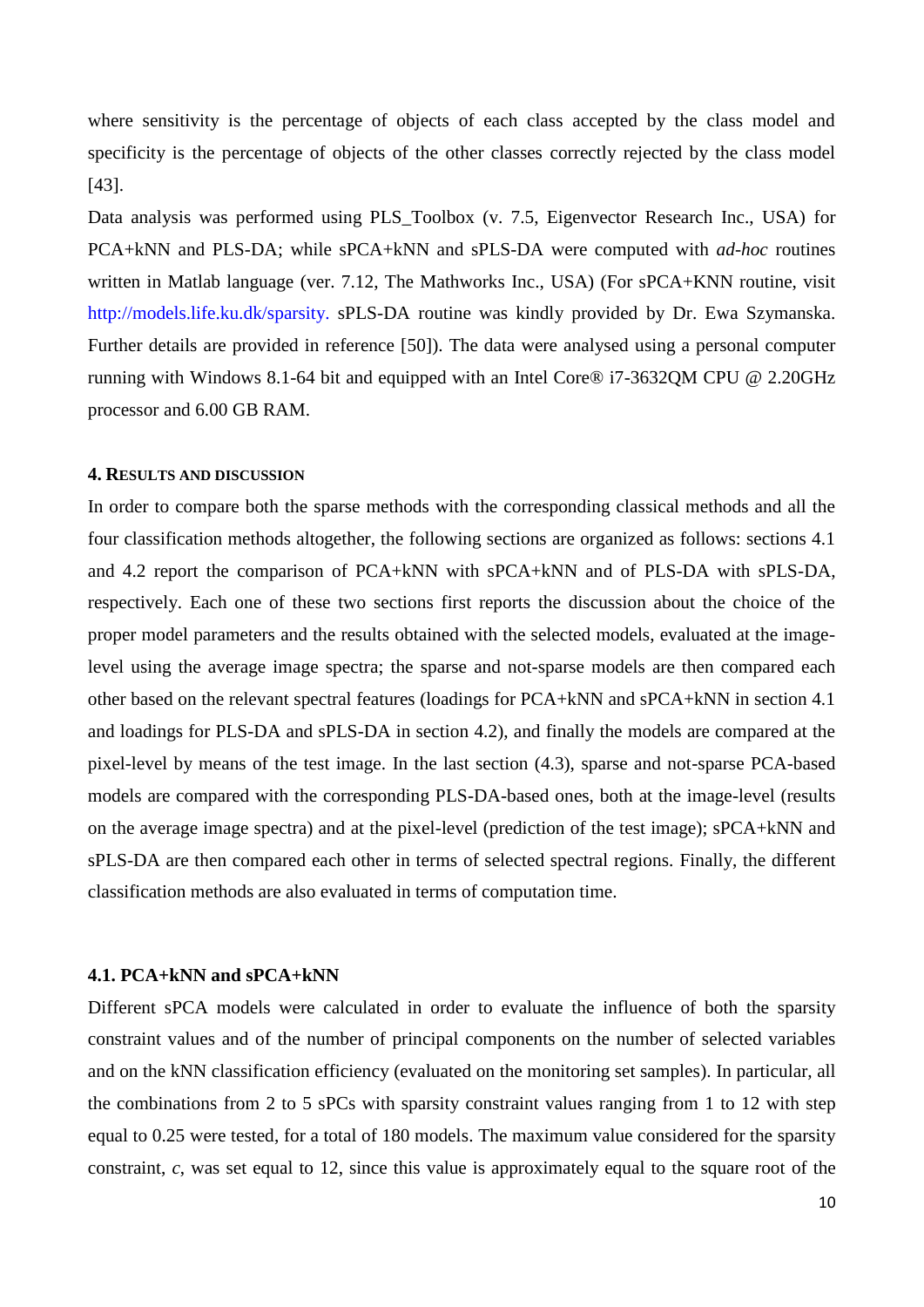number of spectral variables of the dataset (150). For all the evaluated models the number of *k* nearest neighbors in kNN has been set equal to 5 after some preliminary tests.

Figure 1.a reports the evolution of the percentage of non-zero variables in the loading vectors when increasing the sparsity constraint from 1 (high sparsity) to 10 (i.e., to the minimum sparsity constraint value at which results converged to those of the corresponding non-sparse models), and employing a different number of sPCs (from top to bottom). For example, the trend of the percentage of variables selected for sPC1 as a function of the sparsity constraint (blue dashed lines) shows significant variations with changing the number of sPCs from 2 to 5 (from top to bottom). The optimal condition should be a compromise between high model stability and low number of non-zero variables. Figure 1.b reports the evolution of the classification efficiency values calculated on the calibration and on the monitoring set as a function of the sparsity constraint *c*, and employing a different number of sPCs. For the lowest values of the sparsity constraint (corresponding to extremely high sparsity induced on the loadings), the efficiency values calculated on the monitoring set (green dash-dot line) show a great variability with small changes of *c*, which means that the model is very unstable. Moreover, the higher the number of sPCs included in the model (from the top plot to the bottom plot in Figure 1.b) the higher is the *c* value which is necessary to reach stable conditions. For example, when using 2 sPCs a stable situation is reached with a sparsity constraint value equal to 3.5, while with 4 sPCs the value of *c* must be at least equal to 5.5.

Therefore, comparing the classification efficiency trends reported in Figure 1.b, the best sPCA+kNN model was chosen as the one calculated using 2 sPCs and a sparsity constraint equal to 3.5, that corresponds to 21% of the variables set to zero.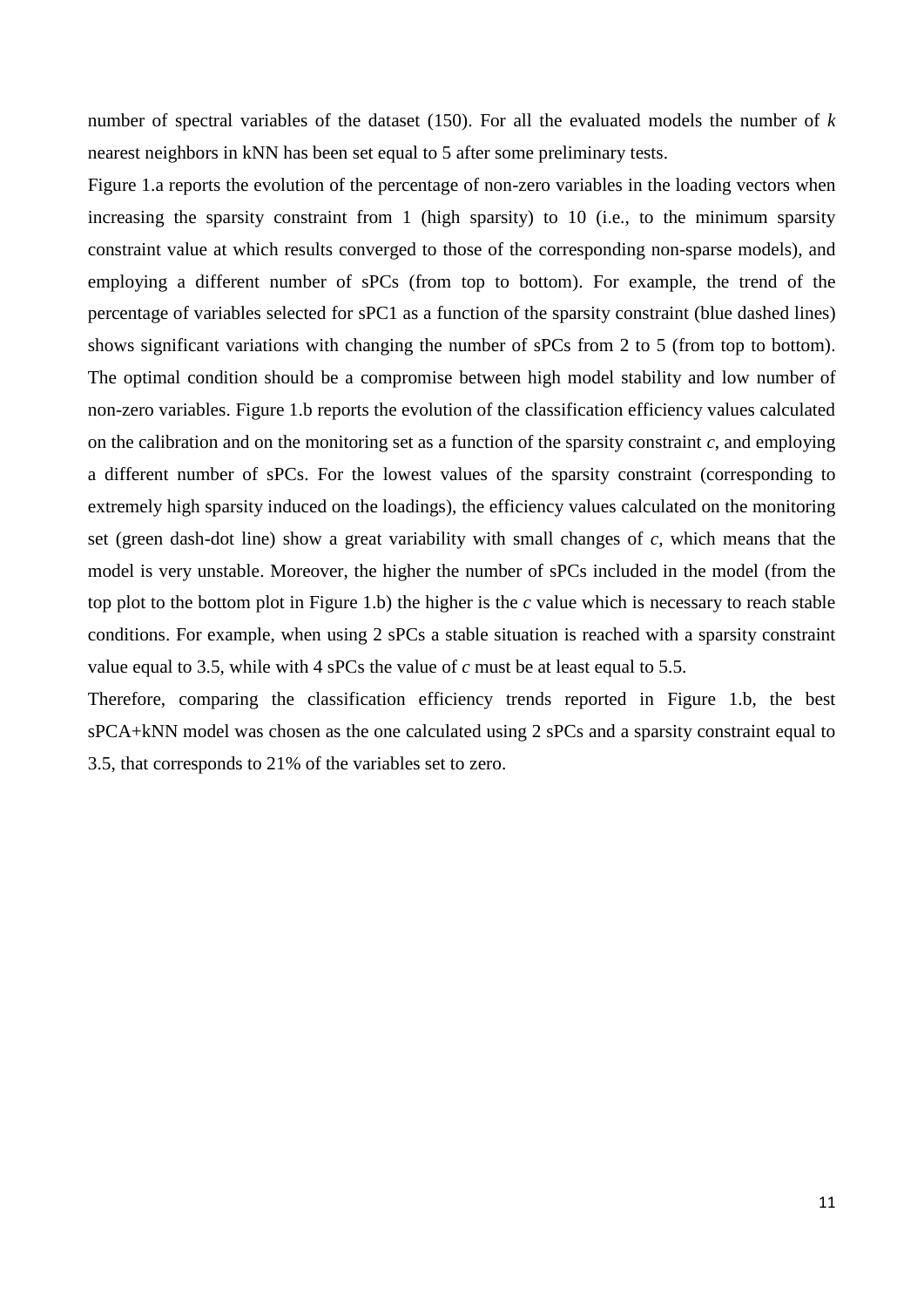

**Figure 1.** Variation in the sPCA+kNN models of (a) percentage of selected variables and of (b) classification efficiency for the calibration and the monitoring sets, as a function of different values of the sparsity constraint and of the number of principal components.

This model was then used to predict the samples of the external test set, obtaining a classification efficiency value equal to 100%.

The comparison between the performance of PCA+kNN and sPCA+kNN is reported in Table 1. The results obtained for the calibration and for the monitoring sets are comparable for both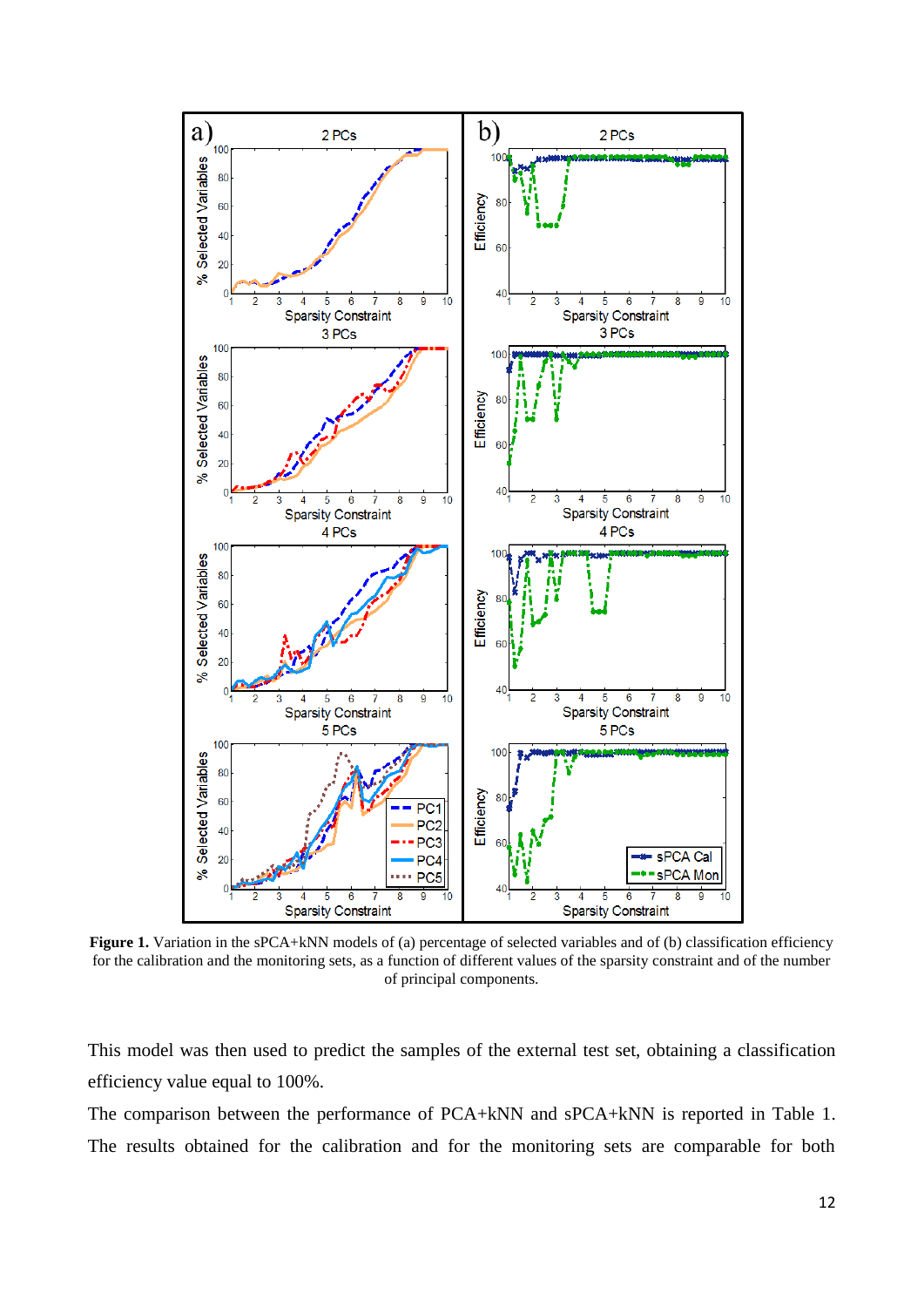methods, but sPCA led to a much higher classification efficiency for the test set, which confirms the importance of forcing to zero the coefficients related to uninformative variables.

|                                          |                      | $PCA + kNN$    | $sPCA + kNN$   | <b>PLS-DA</b> | sPLS-DA        |
|------------------------------------------|----------------------|----------------|----------------|---------------|----------------|
| $N^{\circ}$ PCs / LVs                    |                      | $\overline{2}$ | $\overline{2}$ | 3             | $\overline{2}$ |
| $N^{\circ}$ variables                    |                      | 150            | 32             | 150           | 20             |
| <b>Efficiency</b><br><b>Calibration</b>  |                      | 100.0          | 99.5           | 100.0         | 99.4           |
| <b>Efficiency</b><br>Monitoring set / CV |                      | 98.9           | 98.9           | 97.8          | 99.3           |
| <b>Efficiency</b><br><b>Prediction</b>   | <b>Test set</b>      | 91.3           | 100.0          | 100.0         | 100.0          |
|                                          | <b>Test</b><br>image | 90.6           | 86.9           | 85.0          | 80.2           |

**Table 1.** Classification results from non-sparse (PCA+kNN and PLS-DA) and sparse (sPCA+kNN and sPLA-DA models.

PCA and sPCA models have the same dimensionality in terms of number of PCs, but the number of spectral variables selected with sPCA is definitely lower (21% variables selected in sPCA). As it is shown in Figure 2, there is a substantial convergence between the most relevant bands of the PCA loadings and the non-zero variables selected in sPCA. Indeed, the variables corresponding to the larger values of the PCA loading coefficients are also selected as active variables on the sparse loading vectors. Moreover, variables with a great influence on both PC1 and PC2 in the PCA model are generally selected on only one sparse principal component. In particular, the spectral regions selected by sPCA are related to the C-H aromatic second overtone (1143 nm) and combination band (1446 nm), to the O-H first overtone of aliphatic (1410 nm) and aromatic alcohol (1420 nm), and to the C-H aliphatic second overtone (1195-1225 nm) [52].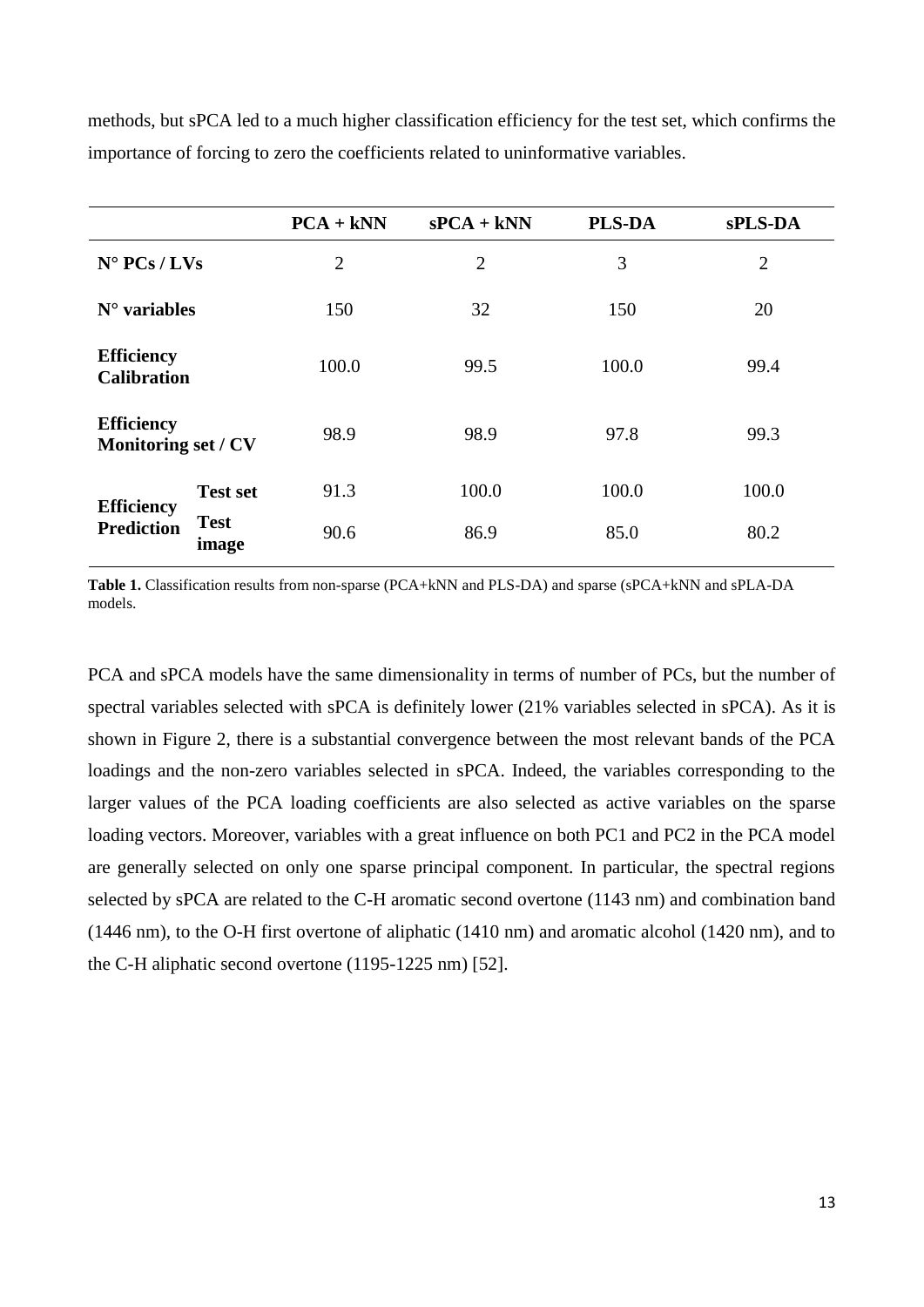

Figure 2. Loading vectors of (a) PCA and (b) sPCA models

Furthermore, the performance of the selected sPCA+kNN model was also evaluated at pixel level using the test image, and the results were compared with those obtained with PCA+kNN (last row of Table 1). The prediction results are also reported under the form of images in Figure 3.a for PCA+kNN and in Figure 3.b for sPCA+kNN, where the pixels predicted as belonging to Arabica coffee are represented in red color, while those predicted as Robusta coffee are represented in green color.

Figure 3 shows that, by a qualitative point of view, the results obtained with PCA+kNN and with sPCA+kNN are analogous, since the overall classification of the beans is correct in both cases. The different efficiency values reported in Table 1 are due to some pixel misclassifications ascribable to the round shape of the beans and the presence of the center-cut, whose effects are slightly more evident in sPCA+kNN than in PCA+kNN. Therefore the sparse model are more sensitive to the noise caused by the morphology of the beans and this fact is shown in the difference image in Figure 3.c, where the pixels correctly predicted with both methods are represented in blue color, the pixels misclassified in both methods are represented in purple color and those predicted in different classes are represented in yellow color. In particular, the percentage of pixels correctly predicted in both methods is equal to 84%, the percentage of pixels misclassified in both methods is equal to 7%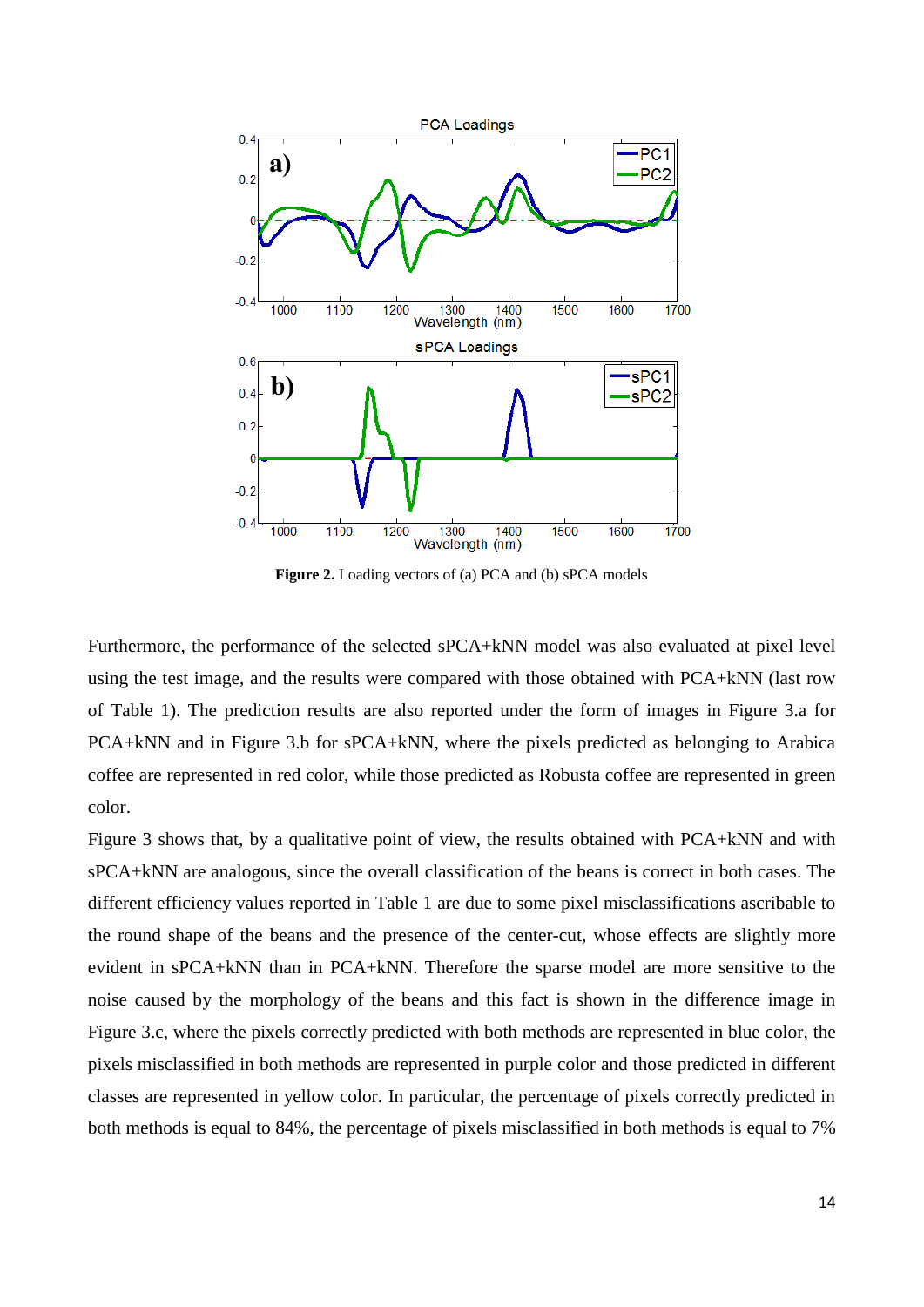and the percentage of pixels differently predicted is 9%; 6% of which is correctly predicted only by PCA+kNN while 3% is correctly predicted only by sPCA+kNN.



**Figure 3.** Prediction on the test image of the best (a) PCA+kNN and (b) sPCA+kNN models and (c) difference image between the two images od PCA+kNN and sPCA+kNN models. Each image reports on the left the group of Arabica coffee beans, and on the right the group of Robusta coffee beans. In (a) and (b) the pixels predicted as belonging to Arabica coffee are reported in red color, while those predicted as belonging to Robusta coffee are represented in green color; in (c) the pixels correctly predicted in both methods are represented in blue color, the pixels misclassified in both methods are represented in purple color while those predicted in different classes are represented in yellow color.

#### **4.2. PLS-DA and sPLS-DA**

Cross validation was used for both PLS-DA and sPLS-DA in order to define the proper number of latent variables of the models and, for sPLS-DA, also to identify the optimal number of non-zero variables for each sLV. For this purpose, different sPLS-DA models were built considering a number of sLVs ranging from 1 to 7 and a number of selected variables for each sLV ranging from 5 up to 150 (same number of variables for each sLV); the performance of the models calculated considering each combination of the two parameter values was evaluated in terms of efficiency in cross validation.

The two model parameters were optimized considering the best compromise between high model performance (high cross validation efficiency) and low model dimensionality, this latter being estimated both in terms of number of sLVs and of number of active variables for each sLV.

Figure 4 shows the surface response of the cross validation efficiency values as a function of the number of sLVs and of the number of variables selected for each sLV. In particular, for a number of selected variables equal to 150, the reported results are exactly coincident with those of the (non-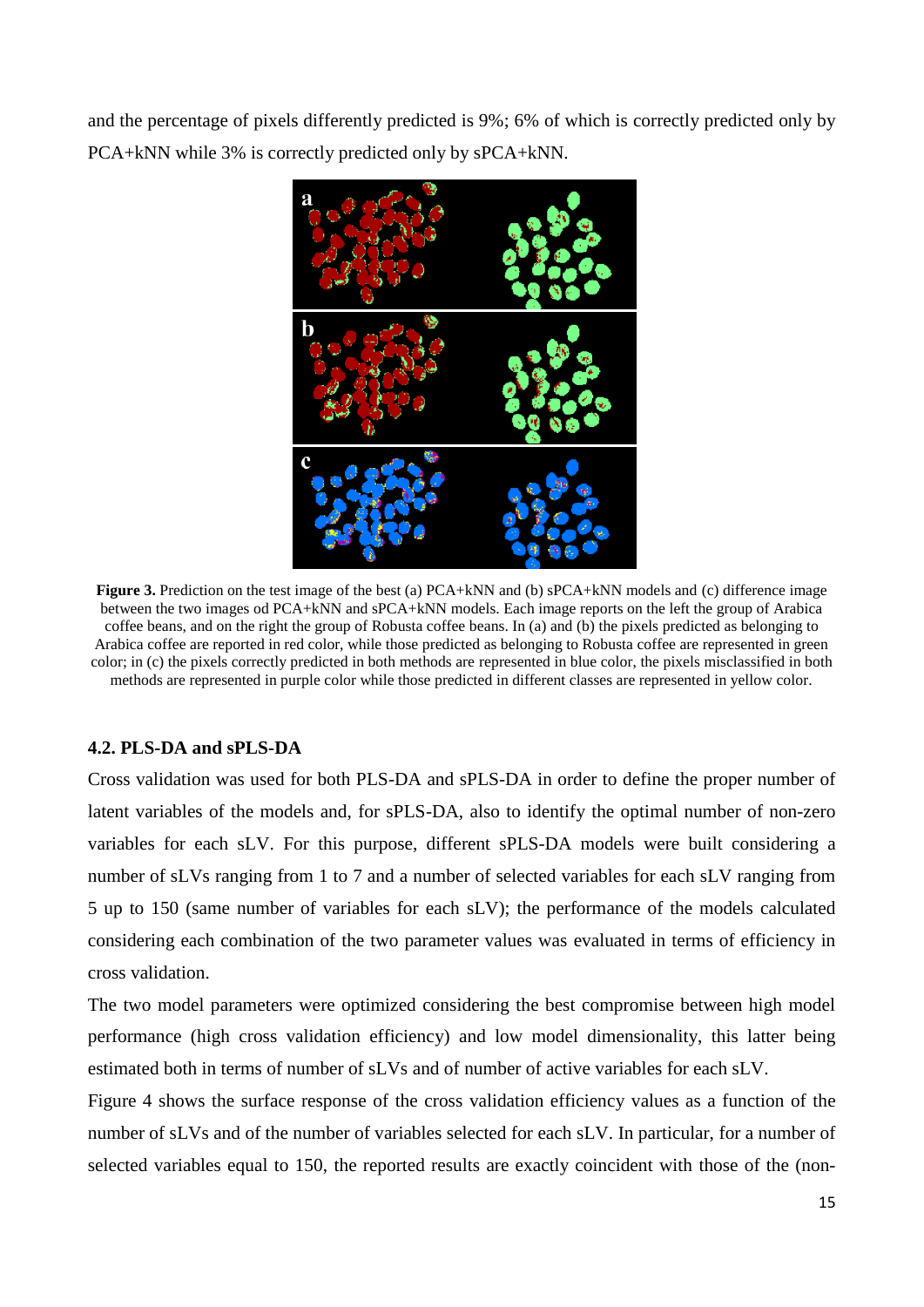sparse) PLS-DA model, where the optimal dimensionality is equal to 3 LVs, corresponding to a cross validation efficiency value equal to 97.82%. Conversely, in high sparsity conditions, i.e. when the number of selected variables is small (e.g. from 5 to 35), the optimal number of latent variables is equal to 2. Moreover, from Figure 4 it is also possible to observe that, when the number of sLVs is high, the models tend to stabilize, giving cross-validation values close to 100%. However, considering the optimal compromise between a parsimonious model and high efficiency values, the best sPLS-DA model was chosen in correspondence to 2 sLVs and with the number of variables to select for each sLV set to 10, which corresponds to a local maximum in the surface response. In this situation the CV efficiency is equal to 99.3% and the corresponding sparse loading vectors have a total of 20 active variables out of 150.



**Figure 4.** Surface response of cross validation efficiency as a function of the number of LVs and of the number of variables selected for each LV.

Table 1 reports the comparison between PLS-DA and sPLS-DA model performances in calibration, cross validation and prediction of the test set samples. In particular, the efficiency values calculated in calibration and prediction of the test set are almost the same, while sPLS-DA shows slightly better performances in cross validation. Moreover, sPLS-DA retains only 20 non-zero variables out of 150.

The loading vectors of the selected PLS-DA and sPLS-DA models are reported in Figure 5.a and 5.b, respectively. The spectral regions related to the aromatic (around 1143 nm) and aliphatic (1195-1225 nm) C-H second overtone have relevant influence both on the PLS-DA model and on the sPLS-DA one, and with a similar pattern. Moreover, in the sparse loading vectors also the region between 1400 nm and 1430 nm has been selected, which is related to the O-H first overtone and to the C-H combination bands. Interestingly, the sPLS-DA model does not select the extreme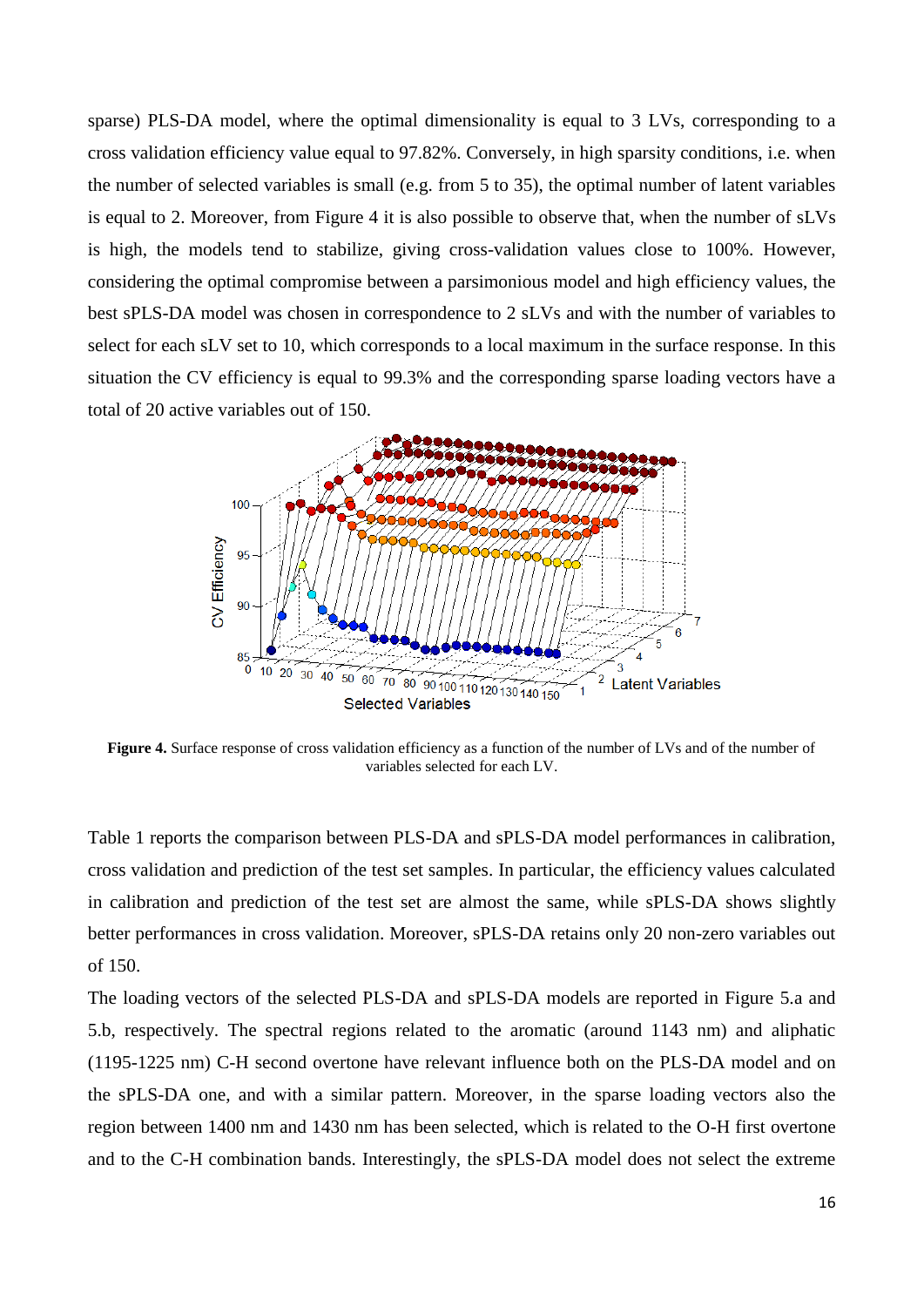spectral regions, where high absolute values were observed instead for the PLS-DA loadings vectors on LV 2 and LV 3 (and partially also for the PCA loading vectors in Figure 2.a), which could be ascribable to border distortions due to the first derivative preprocessing.



**Figure 5.** Loading vectors of (a) PLS-DA and (b) sPLS-DA models.

Also in this case a pixel-level classification of the test image was obtained for both PLS-DA and sPLS-DA models, and the results are reported in Figure 6.a and Figure 6.b as a false-color image, where the pixels predicted as belonging to Arabica coffee are represented in red color and the pixels predicted as belonging to Robusta coffee in green color. Comparing the right parts of Figure 6.a and 6.b (Robusta coffee beans), it is possible to notice that for both PLS-DA and sPLS-DA the same Robusta coffee bean is misclassified; moreover, in sPLS-DA there is one more Robusta bean whose classification is uncertain. Analogous considerations can be drawn for the left parts of the two images, where ambiguous results have been obtained for two coffee beans. In general, the performance of the sPLS-DA model is slightly lower than the performance of the PLS-DA model; this is also confirmed by the efficiency values reported in Table 1 and by the comparison reported in Figure 6.c, where the pixels correctly predicted in in both methods are represented in blue color, the pixel misclassified in both methods are represented in purple color while, those predicted in different classes are represented in yellow color. In particular, the percentage of pixels correctly predicted with both methods is equal to 76%, the percentage of pixels misclassified in both methods is equal to10% and the percentage of pixels differently predicted is equal to 14%, 9% of which is correctly predicted only by PLS-DA and 5% is correctly predicted only by sPLS-DA. Similarly to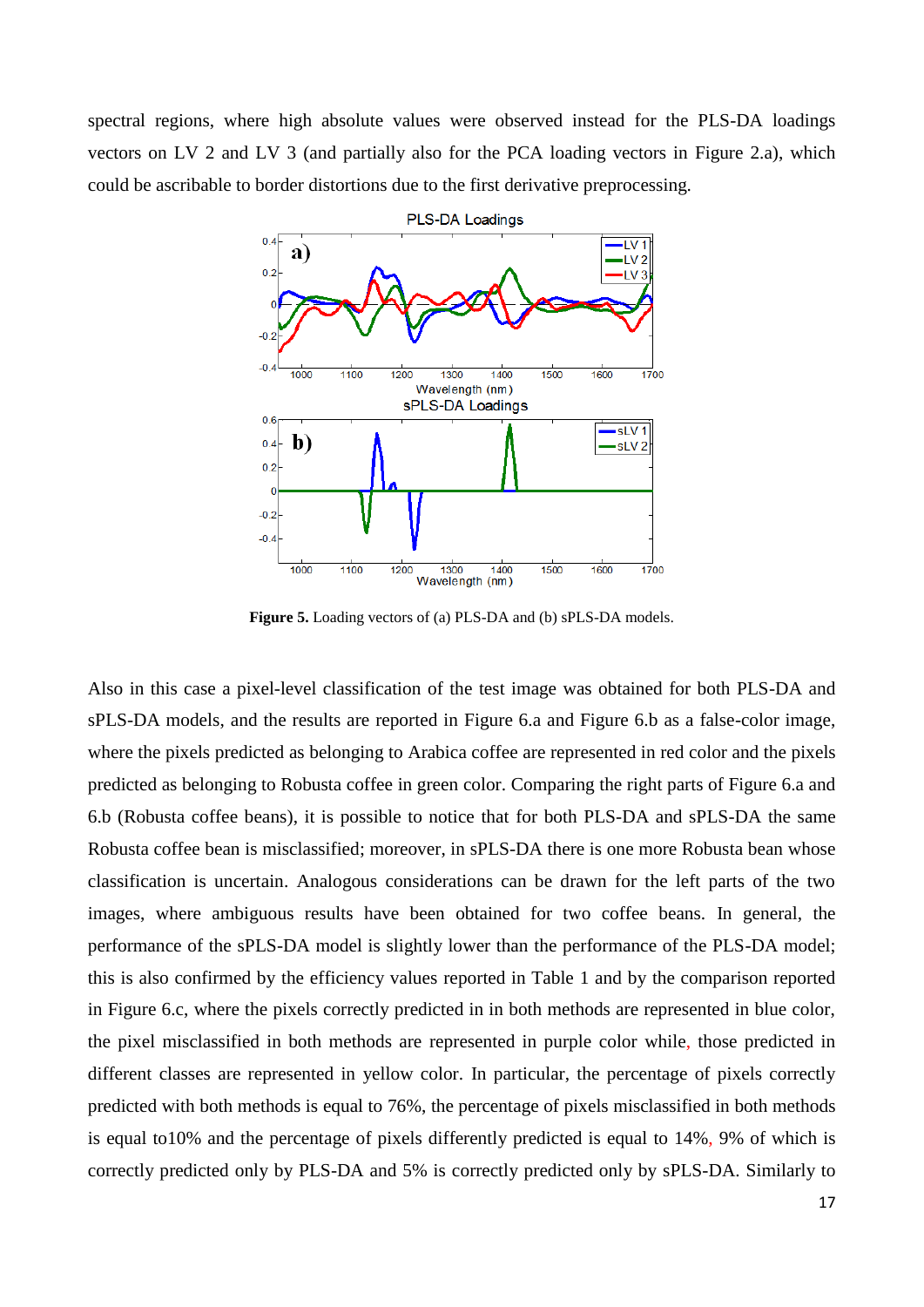the case of sPCA+kNN, Figure 6.c shows that the sparse model is more sensitive to the round shape and to the presence of the center-cut of the beans.



**Figure 6.** Prediction on the test image of the best (a) PLS-DA and (b) sPLS-DA models and (c) difference image between the two images of PLS-DA and sPLS-DA models. Each image reports on the left the group of Arabica coffee beans, and on the right the group of Robusta coffee beans. In (a) and (b) the pixels predicted as belonging to Arabica coffee are reported in red color, while those predicted as belonging to Robusta coffee are represented in green color; in (c) the pixels correctly predicted in both methods are represented in blue color, the pixels misclassified in both methods are represented in purple color while those predicted in different classes are represented in yellow color.

## **4.3 Comparison between methods**

The comparison between the results reported in Table 1 shows that the classification performances calculated in calibration and on the monitoring set or on cross validation are almost the same for PCA+kNN and PLS-DA, both considering non-sparse and sparse models. Concerning the prediction of the test set samples, there is an improvement of efficiency from PCA+kNN to sPCA+kNN, while for both PLS-DA and sPLS-DA the efficiency is equal to 100%. As far as the pixel-level prediction of the test set image is concerned, PCA+kNN shows better performances than PLS-DA, and in both cases the sparse model is slightly worse than the full model. However the bean-wise classification is correct both on PCA+kNN and sPCA+kNN, while some misclassifications occur in PLS-DA and sPLS-DA. The best performances of PCA+kNN on the test image could be explained by the fact that kNN is a distance-based classifier able to handle nonlinear boundaries between classes, while PLS-DA establishes a linear threshold. Since images are made of thousands of pixel spectra, these have a much greater variability than the average image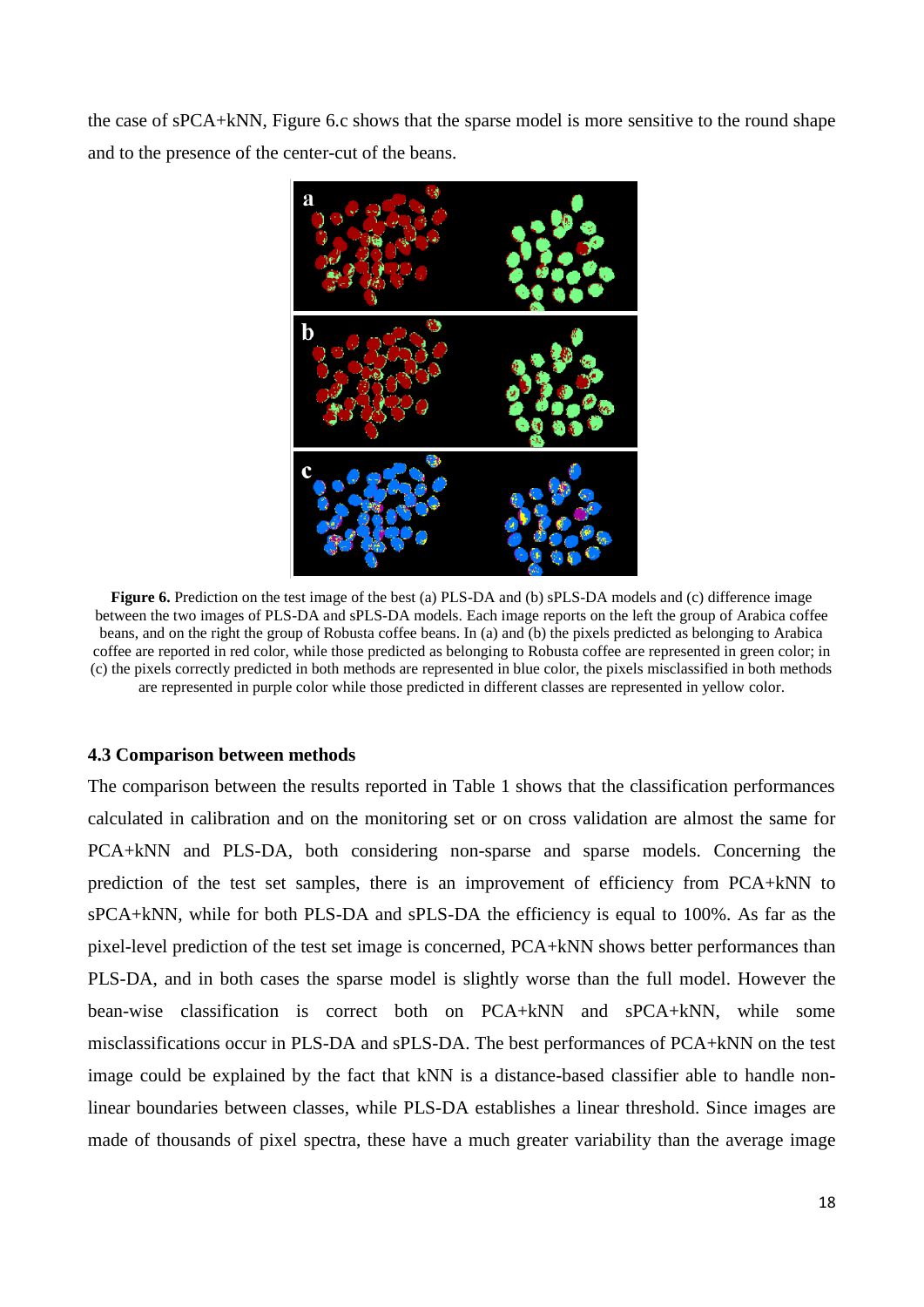spectra, and some overlapping between classes of pixels may occur. In these conditions, kNN proves to be a more robust method than PLS-DA.

Regarding variable selection performed by sparse methods, sPLS-DA led to a slightly more parsimonious model including 20 active variables, with respect to the 32 non-zero variables selected by sPCA+kNN. However, comparing the sparse loadings from the sPCA+kNN model (Figure 2.b) with those of the sPLS-DA model (Figure 5.b), it is evident that there is a substantial convergence of the spectral regions selected by the two different approaches, which confirms the reliability of these sparse methods in highlighting the chemical differences between the two considered classes.

Finally, a comparison between the different classification methods was also done in terms of time needed for model calculation and for prediction of the test image. For sparse methods a longer computational time is necessary to tune the proper sparsity parameters (i.e., sparsity constraint for sPCA+kNN and number of variables for each LV for sPLS-DA), since all the combinations between number of components and sparsity parameter must be evaluated. For example, in the case of sPCA+kNN, 45 different sparsity constraint values and 4 different number of PCs were tested; on the whole 180  $(=45\times4)$  models were thus calculated and used to predict the monitoring set samples, which required 86.6 s. However, once the model parameters are tuned, the time necessary to calculate the model and use it for prediction are the same for both sparse and non-sparse methods. Moreover it is important to highlight that for sparse methods the model construction involves also variable selection by setting to zero the uninformative variable coefficients, and this process requires the same computational time as classical (non-sparse) methods. Considering again the example of sPCA+kNN, the average time necessary to calculate a single model was 0.4 s, and the time necessary to predict the test image was 13.5 s; these values are essentially the same as those for PCA+kNN. In general, kNN classifier is more computationally intensive than PLS-DA, since it requires the calculation of the distances between each test object and each training object, and their comparison. This is particularly evident in the case of image predictions at the pixel level, since an image is made of thousands to millions of pixels. In fact for the test image (about 12400 segmented pixels) the time required for PCA+kNN and sPCA+kNN was about 13.5 s, while for PLS-DA and sPLS-DA it was less than 0.1 s.

## **5. CONCLUSIONS**

In the present work we explored the possibility to use sparse methods, such as sPCA+kNN or sPLS-DA, both in order to classify hyperspectral images of Arabica and Robusta green coffee beans, and to select spectral regions relevant for the discrimination between the two classes.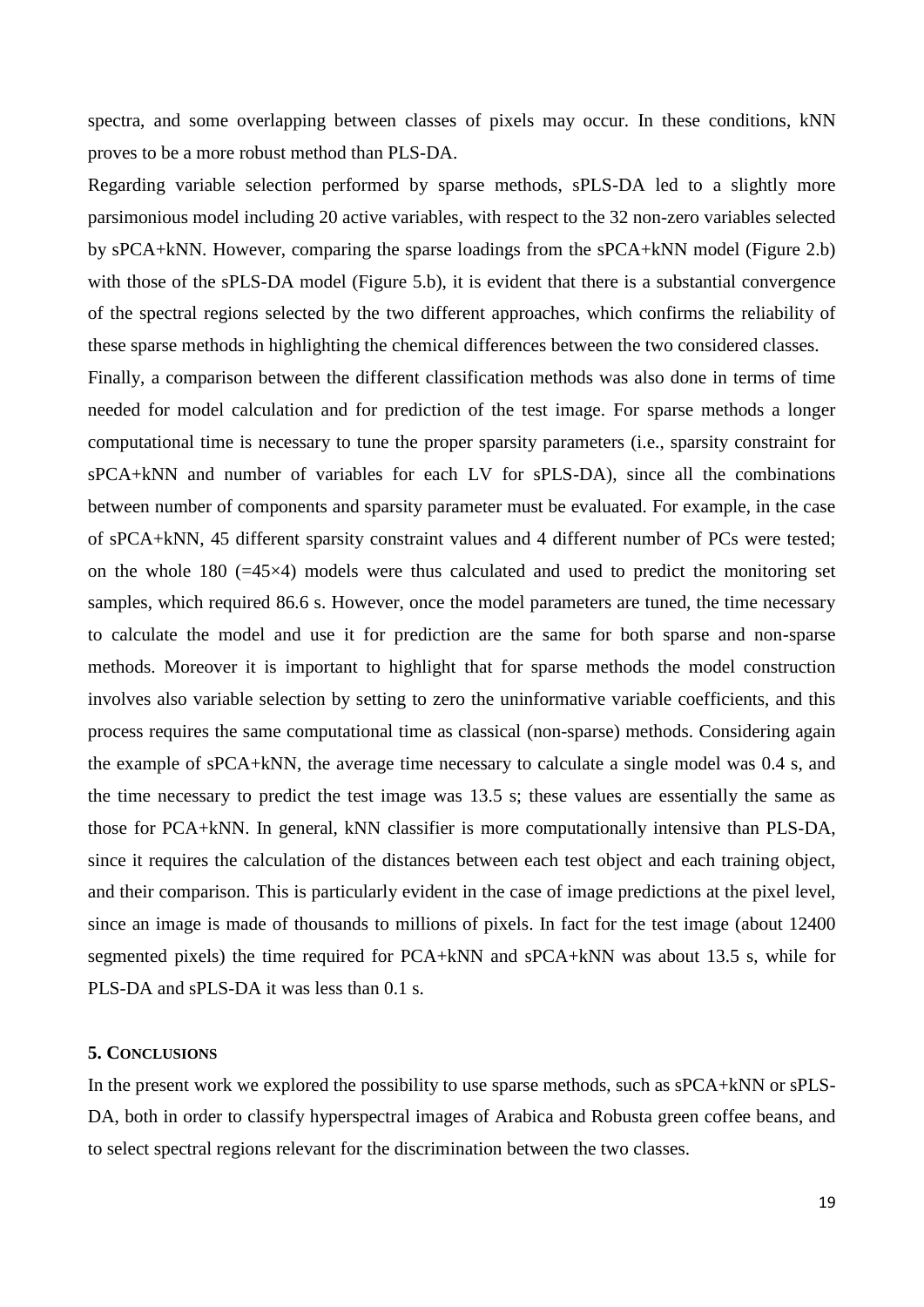Compared to classical methods, the corresponding sparse methods led to the analogous or even better classification results, evaluated both at the image level and at the pixel-level.

However, sparse methods allowed performing variable selection at the same time as classification, giving much more parsimonious models and enhancing the interpretability in chemical terms of the results, within a reasonable computational time. In particular, the feature selection made with two different sparse classification approaches converged to the same spectral regions, which confirms the chemical relevance of the selected wavelengths.

Furthermore, the high classification efficiency values obtained with sparse methods highlighted the possibility to use the narrow selected spectral regions for the implementation of multispectral systems, to be used for on-line process control applications.

## **ACKNOWLEDGMENTS**

The authors wish to thank Luigi Bellucci (Caffè Molinari spa) for providing the coffee samples and technical support.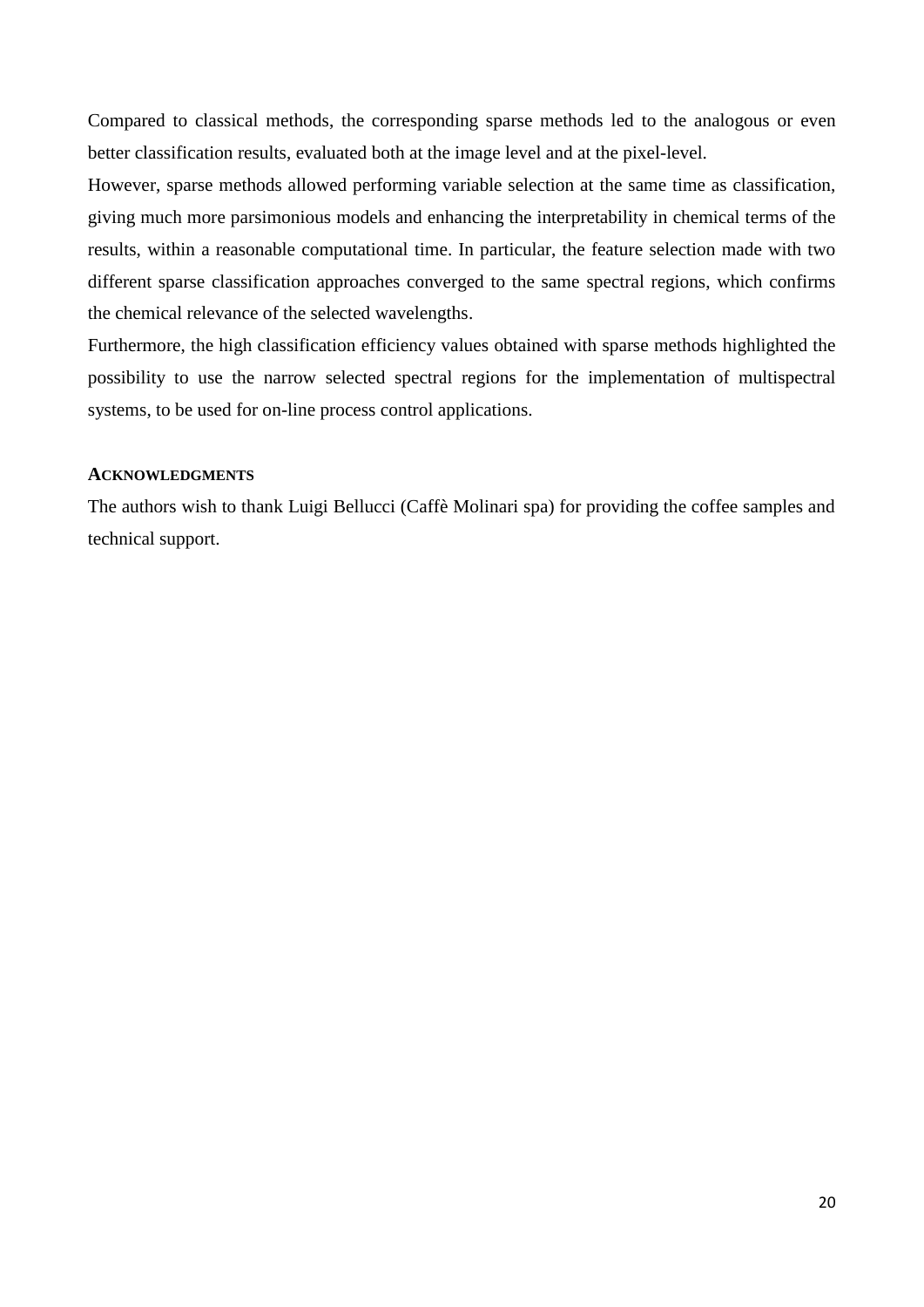# **References**

- 1. A.A. Gowen, C. O'Donnell, P.J. Cullen, G. Downey, J.M. Frias, Hyperspectral imaging–an emerging process analytical tool for food quality and safety control, *Trends in Food Science & Technology*, 18 (12) (2007) 590-598.
- 2. J.M. Amigo, J. Cruz, M. Bautista, S. Maspoch, J. Coello, M. Blanco, Study of pharmaceutical samples by NIR chemical-image and multivariate analysis, *TrAC Trends in Analytical Chemistry*, 27 (8) (2008) 696–713.
- 3. J.M. Amigo, Practical issues of hyperspectral imaging analysis of solid dosage forms, *Analytical and Bioanalytical Chemistry*, 398 (1) (2010) 93–109.
- 4. J. Burger, A. Gowen, Data handling in hyperspectral image analysis, *Chemometrics and Intelligent Laboratory Systems*, 108 (1) (2011) 13-22.
- 5. M. Vidal, J.M. Amigo, Pre-processing of hyperspectral images. Essential steps before image analysis, *Chemometrics and Intelligent Laboratory Systems*, 117 (2012) 138-148.
- 6. C. Ferrari, G. Foca, A. Ulrici, Handling large datasets of hyperspectral images: reducing data size without loss of useful information, *Anaytica. Chimica Acta*, 802 (2013) 29-39.
- 7. Z. Xiaobo, Z. Jiewen, M.J.W. Povey, M. Holmes, M. Hanpin, Variables selection methods in near-infrared spectriscopy, *Analytica Chimica Acta*, 667 (1) (2010) 14-32.
- 8. L. Norgaard, A. Saudland, J. Wagner, J. P. Nielsen, L. Munck, S. B. Engelsen, Interval Partial Least-Squares Regression (iPLS): A Comparative Chemometric Study with an Example from Near-Infrared Spectroscopy, *Applied Spectroscopy*, 54 (3) (2000) 413-419.
- 9. R. Leardi, L. Norgaard, Sequential application of backward interval partial least squares and genetic algorithms for the selection of relevant spectral regions , *Journal of Chemometrics*, 18 (11) (2004) 486–497.
- 10. G. Foca, D. Salvo, A. Cino, C. Ferrari, D.P. Lo Fiego, G. Minelli, A. Ulrici, Classification of pig fat samples from different subcutaneous layers by means of fast and nondestructive analytical techniques, *Food Res. Int*., 52 (1) (2013) 185-197.
- 11. R. Leardi, Application of genetic algorithm–PLS for feature selection in spectral data sets, *Journal of Chemometrics*, 14 (5-6) (2000) 643-655.
- 12. D. Jouan-Rimbaud, B. Walczak, R. J. Poppi,, O. E. de Noord, D. L. Massart, Application of Wavelet Transform To Extract the Relevant Component from Spectral Data for Multivariate Calibration, *Anal. Chem.*, 69 (21) (1997) 4317–4323.
- 13. M. Cocchi, R. Seeber, A. Ulrici, WPTER: wavelet packet transform for efficient pattern recognition of signals, *Chemometrics and Intelligent Laboratory Systems*, 57 (2) (2001) 97- 119.
- 14. J.H. Friedman, Fast sparse regression and classification, *International Journal of Forecasting*, 28(3) (2012) 722-738.
- 15. K.A. Lê Cao, P.G. Martin, C. Robert-Granié, P. Besse, Sparse canonical methods for biological data integration: application to a cross-platform study, *BMC bioinformatics*, 10(1) (2009) 34
- 16. G.I. Allen, M. Maletić-Savatić, Sparse non-negative generalized PCA with applications to metabolomics, *Bioinformatics*, 27(21) (2011), 3029-3035.
- 17. C. Colombani, P. Croiseau, S. Fritz, F. Guillaume, A. Legarra, V. Ducrocq, C. Robert-Granié, A comparison of partial least squares (PLS) and sparse PLS regressions in genomic selection in French dairy cattle. *Journal of dairy science*, 95(4) (2012), 2120-2131.
- 18. I. Karaman, E.M. Qannari, H. Martens, M.S. Hedemann, K.E.B. Knudsen, A. Kohler, Comparison of Sparse and Jack-knife partial least squares regression methods for variable selection, *Chemometrics and Intelligent Laboratory Systems*, 122 (2013) 65-77.
- 19. R. Wang, W. Zeng, J. Ming, Discrimination of the White Wine Based on Sparse Principal Component Analysis and Support Vector Machine. In *Computer Engineering and Networking*, (2014) 695-702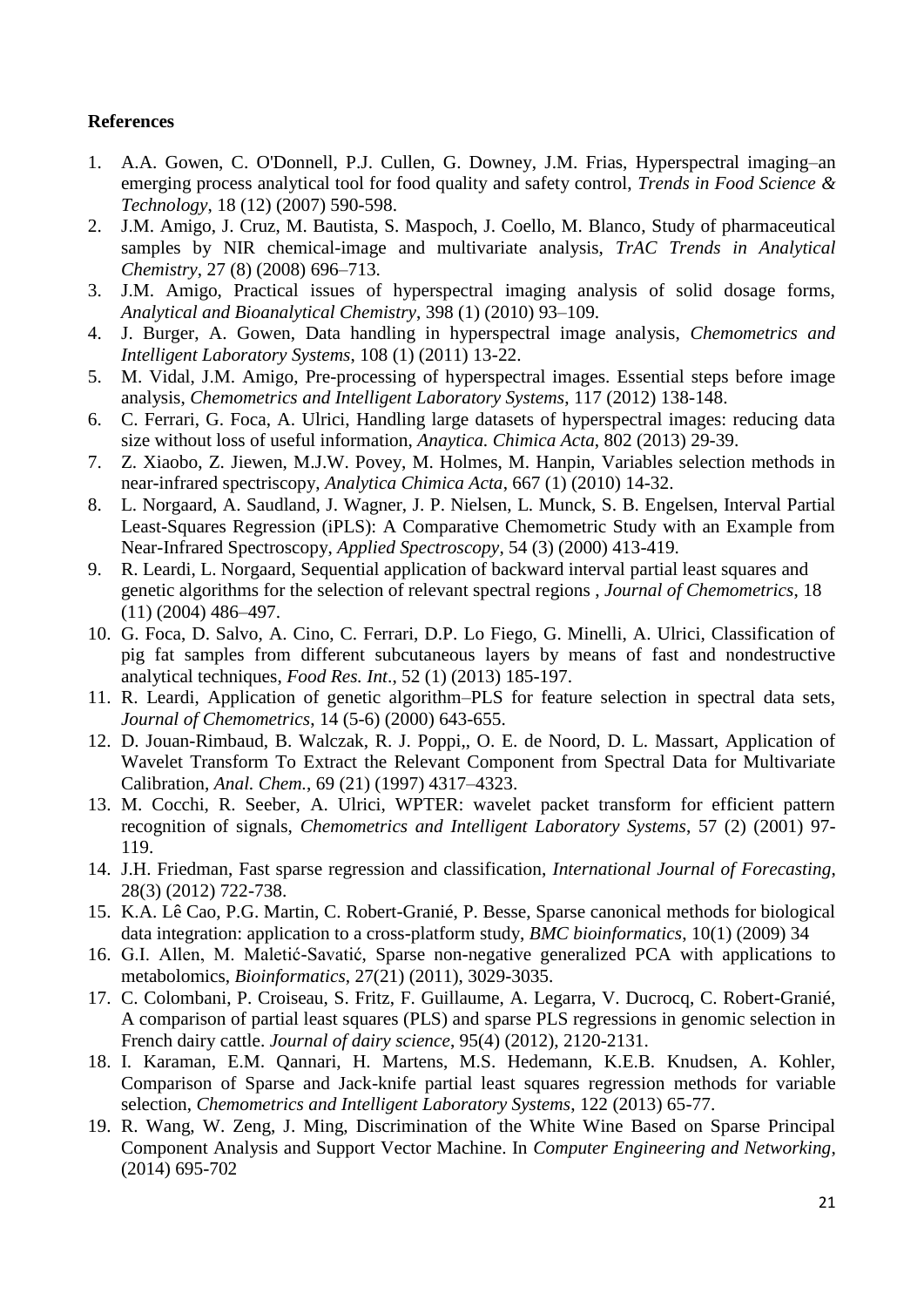- 20. M.R. Kunz, J. Ottaway, J.H. Kalivas, C.A. Georgiou, G.A. Mousdis, Updating a synchronous fluorescence spectroscopic virgin olive oil adulteration calibration to a new geographical region, *Journal of agricultural and food chemistry*, 59(4) (2011) 1051-1057
- 21. P. Filzmoser, M. Gschwandtner, V. Todorov, Review of sparse methods in regression and classification with application to chemometrics, *Journal of Chemometrics*, 26 (2012), 42-51.
- 22. D. M. Witten, R. Tibshirani, T. Hastie, A penalized matrix decomposition, with applications to sparse principal components and canonical correlation analysis, *Bio- statistics*, 10(3) (2009) 515–534.
- 23. M. Lee, H. Shen, J.Z. Huang, J. S. Marron, Biclustering via sparse singular value decomposition, *Biometrics*, 66 (2010) 1087–1095.
- 24. R. Bro, E.E. Papalexakis, E. Acar, N.D. Sidiropoulos, Coclustering a useful tool for chemometrics, *Journal of Chemometrics* 26 (6) (2012) 256–263.
- 25. H. Zou, T. Hastie, R. Tibshirani, Sparse principal component analysis, *Journal of Computational and Graphical Statistics*, 15 (2) (2006) 265–286
- 26. I.T. Jolliffe, N.T. Trendafilov, M. Uddin, A modified principal component technique based on the LASSO, *Journal of Computational and Graphical Statistics*, 12 (3) (2003) 531–547.
- 27. H. Shen, J.Z. Huang, Sparse principal component analysis via regularized low rank matrix approximation, *Journal of Multivariate Analysis*, 99(6) (2008) 1015–1034
- 28. H. Chun, S. Keleş, Sparse partial least squares regression for simultaneous dimension reduction and variable selection, *Journal of the Royal Statistical Society: Series B (Statistical Methodology)*, 72 (1) (2010) 3-25.
- 29. K.A. Lê Cao, D. Rossouw, C. Robert-Granié, P. Besse, A sparse PLS for variable selection when integrating omics data, *Statistical applications in genetics and molecular biology*, 7(1) (2008) 37.
- 30. K.A. Lê Cao, S. Boitard, P. Besse, Sparse PLS Discriminant Analysis: biologically relevant feature selection and graphical displays for multiclass problems. *BMC bioinformatics*, 12(1) (2011), 253-269.
- 31. L. Clemmensen, T. Hastie, D. Witten, B. Ersbøll, B, Sparse discriminant analysis, *Technometrics*, 53(4) (2011) 406-413.
- 32. K. Peerbhay , O. Mutanga, R. Ismail; Does simultaneous variable selection and dimension reduction improve the classification of pinus forest species?. J. Appl. Remote Sens. 0001;8(1):085194. doi:10.1117/1.JRS.8.085194
- 33. M.A. Rasmussen, R. Bro, A tutorial on the Lasso approach to sparse modeling, *Chemometrics and Intelligent Laboratory Systems*, 119 (2012) 21-31.
- 34. M. Martín, F. Pablos, A. González, Discrimination between arabica and robusta green coffee varieties according to their chemical composition, *Talanta*, 46 (1998) 1259-1264.
- 35. J. Santos, M. Sarraguça, A. Rangel, J. Lopes, Evaluation of green coffee beans quality using near infrared spectroscopy: A quantitative approach, *Food Chemistry*, 135 (2012) 1828-1835
- 36. A. J. Myles, T. A. Zimmerman, S. D. Brown, Transfer of Multivariate Classification Models Between Laboratory and Process Near-Infrared Spectrometers for the Discrimination of Green Arabica and Robusta Coffee Beans, *Appl. Spectrosc.*, 60 (2006) 1198-1203.
- 37. I. Esteban-Dıez, J.M. González-Sáiz, C. Pizarro, An evaluation of orthogonal signal correction methods for the characterisation of arabica and robusta coffee varieties by NIRS, *Analytica Chimica Acta*, 514 (2004) 57-67.
- 38. I. Esteban-Diez, J.M. Gonzalez-iaiz, C. Saenz-Gonzalez, C. Pizarro, Coffee varietal differentiation based on near infrared spectroscopy, *Talanta*, 71 (2007) 221-229
- 39. A.G. Fiore, R. Romaniello, G. Peri, C. Severini, Quality assessment of roasted coffee blends by hyperspectral image analysis, In *Proceedings of 22nd International Conference on Coffee Science, Campinas, Brazil* (2008)